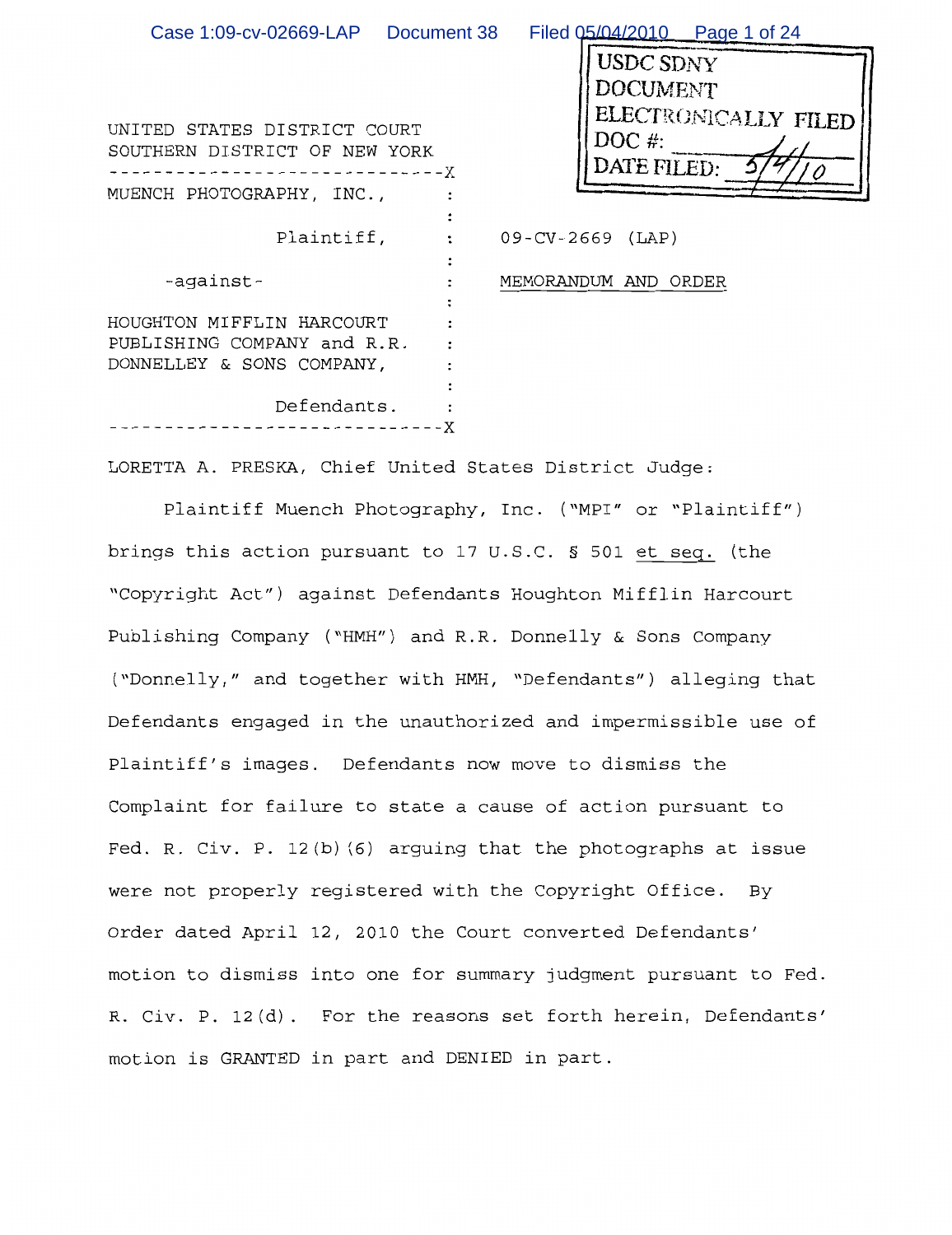### $I.$ BACKGROUND

## Factual Allegations Α.

MPI engages in the business of licensing photographs on behalf of photographers Marc and David Muench. (Complaint ("Compl.")  $\left(\begin{array}{cc} 2. \end{array}\right)$  HMH<sup>1</sup> is a publisher that sells and distributes textbooks through its former companies and divisions, including textbooks containing images licensed by MPI. (Id.  $\P$  3-5.) Donnelly is a full-service publisher and was the printer for the HMH textbooks which contained the images at issue here. (Id.  $\P\P$  6, 18.)

Beginning in March 2001 and continuing through December 2006, MPI, through its agent Corbis Corporation ("Corbis"), a privately held photography stock licensing agency (id. 12), sold HMH limited licenses to copy and to distribute approximately 180 of MPI's images ("the Images") (id.  $\P$  11; Ex. A). MPI alleges that HMH exceeded the scope and terms of those licenses, causing unauthorized reproductions of the Images to be made and distributed. (Id.)

MPI alleges that by exceeding the number of licenses granted to HMH, HMH's unauthorized reproduction and distribution

<sup>&</sup>lt;sup>1</sup> In December 2007, Houghton Mifflin Company acquired several divisions of another publisher and renamed the merged company Houghton Mifflin Harcourt Publishing Company. HMH is the successor-in-interest of Harcourt School Division, Houghton Mifflin Company, Houghton Mifflin College Division, Holt Rinehart & Winston, McDougal Littell, and Harcourt Archive.  $(Compl. \ \ \ \ \ \ \ \ \ \ 4.)$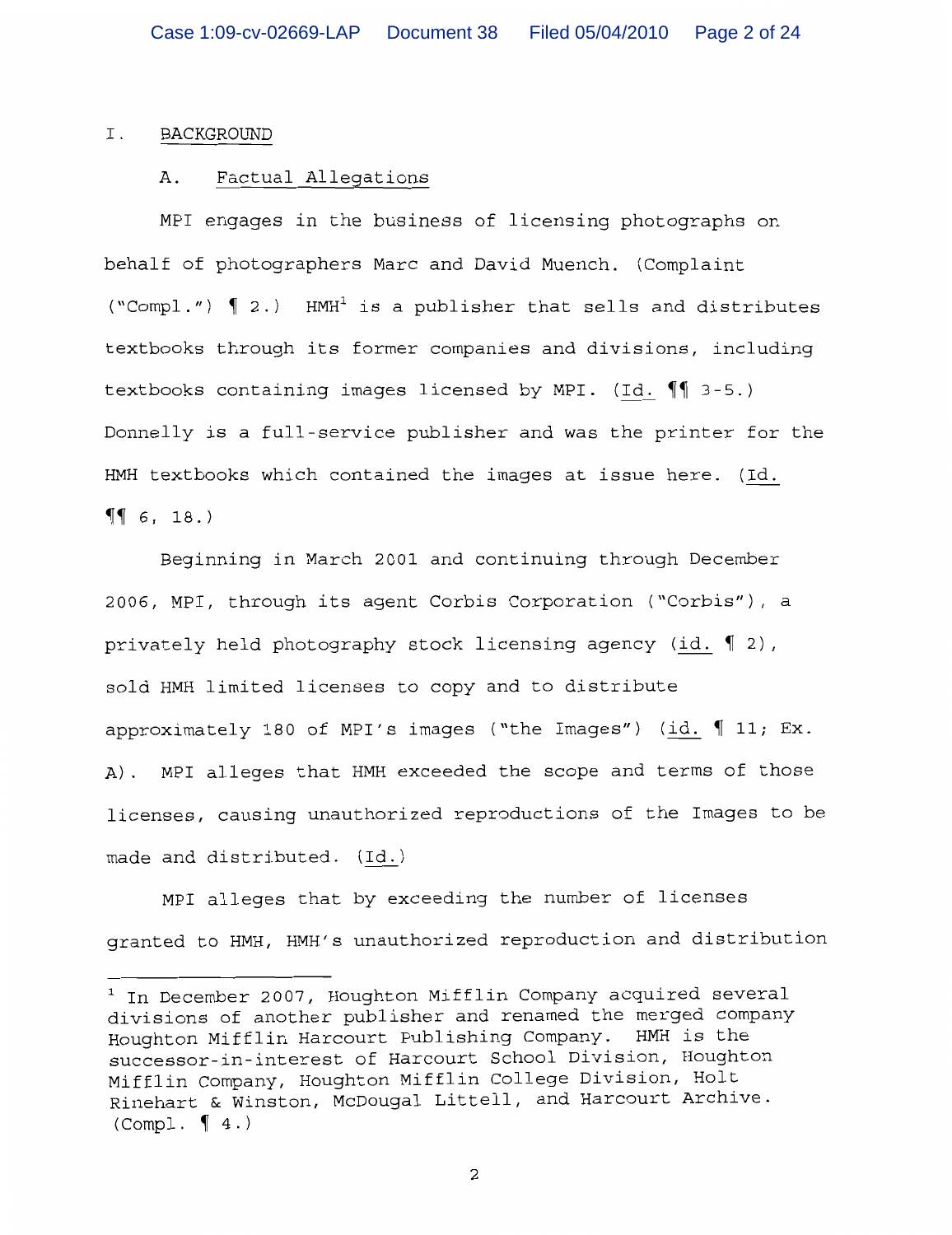of the Images constituted copyright infringement. (Id. 11 16-17.) Moreover, MPI claims that Donnelly violated the Copyright Act by printing the textbooks in suit. (Id.  $\llbracket 23. \rrbracket$ 

## Copyright Registration **B**.

On September 30, 1997, Photographers Marc Muench and David Muench, creators and owners of the Images, executed a Copyright Registration Agreement with Corbis. (See Declaration of Kenneth A. Plevan ("Plevan Decl."), Exs. 7, 8.) The agreements "grant [] to [Corbis] legal title in [Marc and David Muench's] images selected and digitized by Corbis and included in the Corbis digital collection [] solely for the purposes of copyright registration." (Id. (emphasis in original).) After registration, Corbis agreed that it would "promptly reassign legal title to [Marc and David Muench] with respect to [their] registered original film images . . . . " (Id.) Marc and David Muench updated the transfer of their copyrights to Corbis on November 15, 2001 (Plevan Decl., Ex. 10 (David Muench)) and November 27, 2001 (Plevan Decl., Ex. 9 (Marc Muench)).<sup>2</sup> The updated agreements set forth that

<sup>&</sup>lt;sup>2</sup> On December 16, 2009, both Marc and David Muench executed Copyright Assignment Affirmation Declarations confirming that they "intended [] and believed [they] made a full, complete and total transfer of all [their] copyrights to all of [their] photographs which were accepted by [Corbis] into its collection for licensing, and which [Corbis], as the owner of all copyrights thereby transferred, has subsequently registered . . . . " (Pl. Mem., Exs. 7, 8.)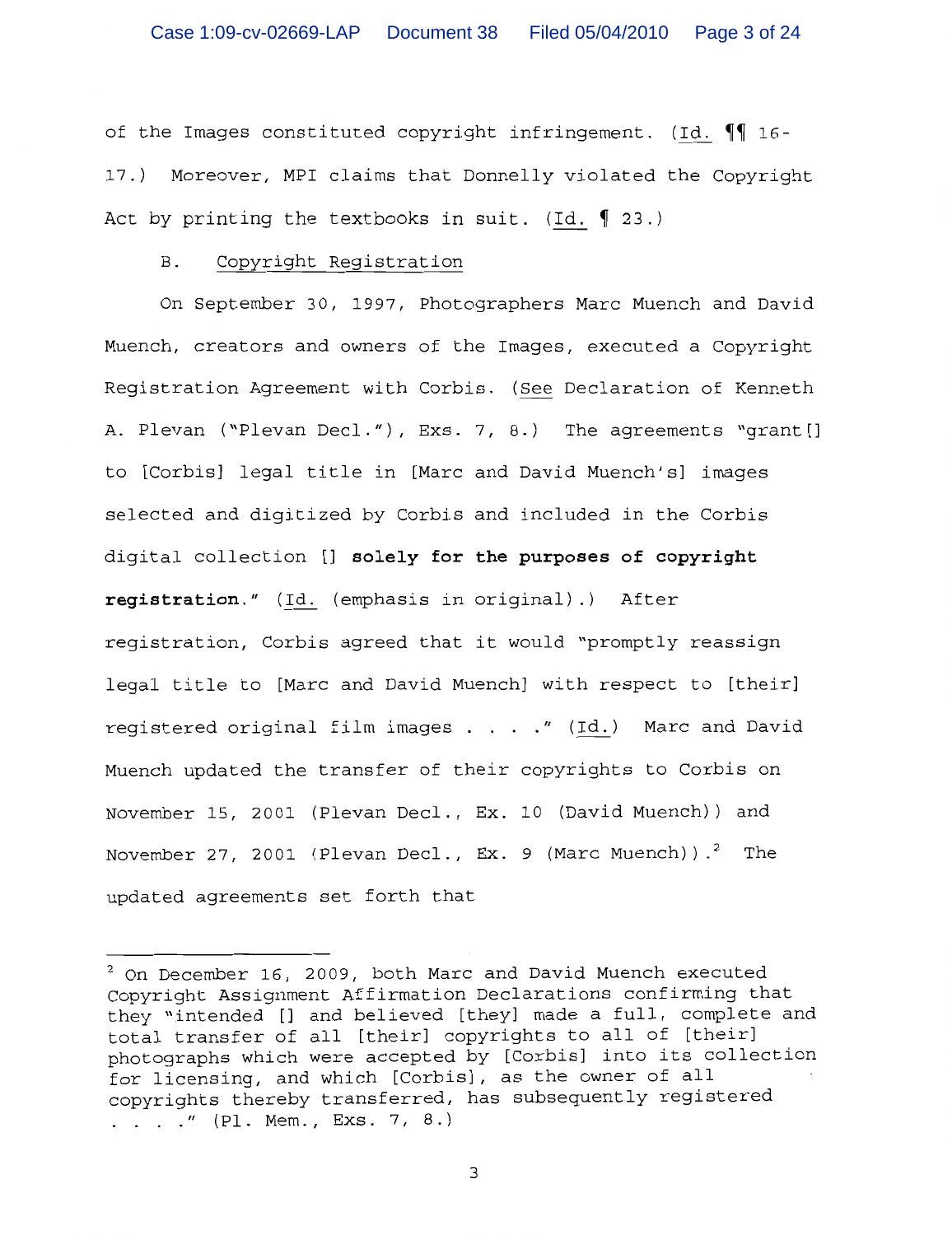Solely for the purpose of registering my copyright on my behalf, I hereby assign to Corbis the right, title, and interest to the copyright in my Accepted Images. Upon completion of the copyright registration process and receipt of the copyright certificate covering my registered Accepted Image, Corbis shall promptly reassign in writing to me all of my right, title, and interest in my Accepted Images that I transferred to Corbis.

(Id.) Corbis registered several automated databases of photographs, including the Images, with the Copyright Office on November 6, 1997 (Registration Nos. VA 863-783 and VA 863-785, Pl. Mem., Exs. 1, 2), January 14, 1999 (Registration No. VA 1-038-658, Pl. Mem., Ex. 3), March 16, 2001 (Reqistration No. VA 1-115-519, Pl. Mem., Ex. 4), August 28, 2006 (Registration No. VA 1-371-165, Pl. Mem., Ex. 5), and August 29, 2006 (Registration No. VA 1-378-558, Pl. Mem., Ex. 6).<sup>3</sup> Form VA, the form used by Corbis to register the Images, contains nine spaces

<sup>&</sup>lt;sup>3</sup> Attached to Plaintiff's opposition brief is a Certificate of Registration filed by David Muench on January 18, 1996. (See Pl. Mem., Ex. 11.) The certificate registers a collection of unpublished photographs and lists David Muench as the author. This registration, according to Plaintiff's opposition, registered twenty of the photographs at issue here. (See Pl. Mem., Ex. 10 (Declaration of Emily Shirbroun)  $\int 4(a)$ (representing that the following images, which were registered by David Muench in January 1996, were included in Corbis' Registration No. VA 863-783: DM001400, DM002869, DM002056, DM001192, DM002575, DM002499, DM001963, DM002267, DM002886, DM001536, DM002975, DM001972, DM001935, DM001914, DM002940, DM002562, DM001027, DM002275, DM001235, DM001107).) Defendants failed to address the registration of these photographs in their reply brief. Accordingly, because the twenty photographs appear to have been properly registered by David Muench, the Court denies Defendants' motion with regard to these images. The remainder of this Memorandum and Order will address the validity of the copyright registration for the remaining Images.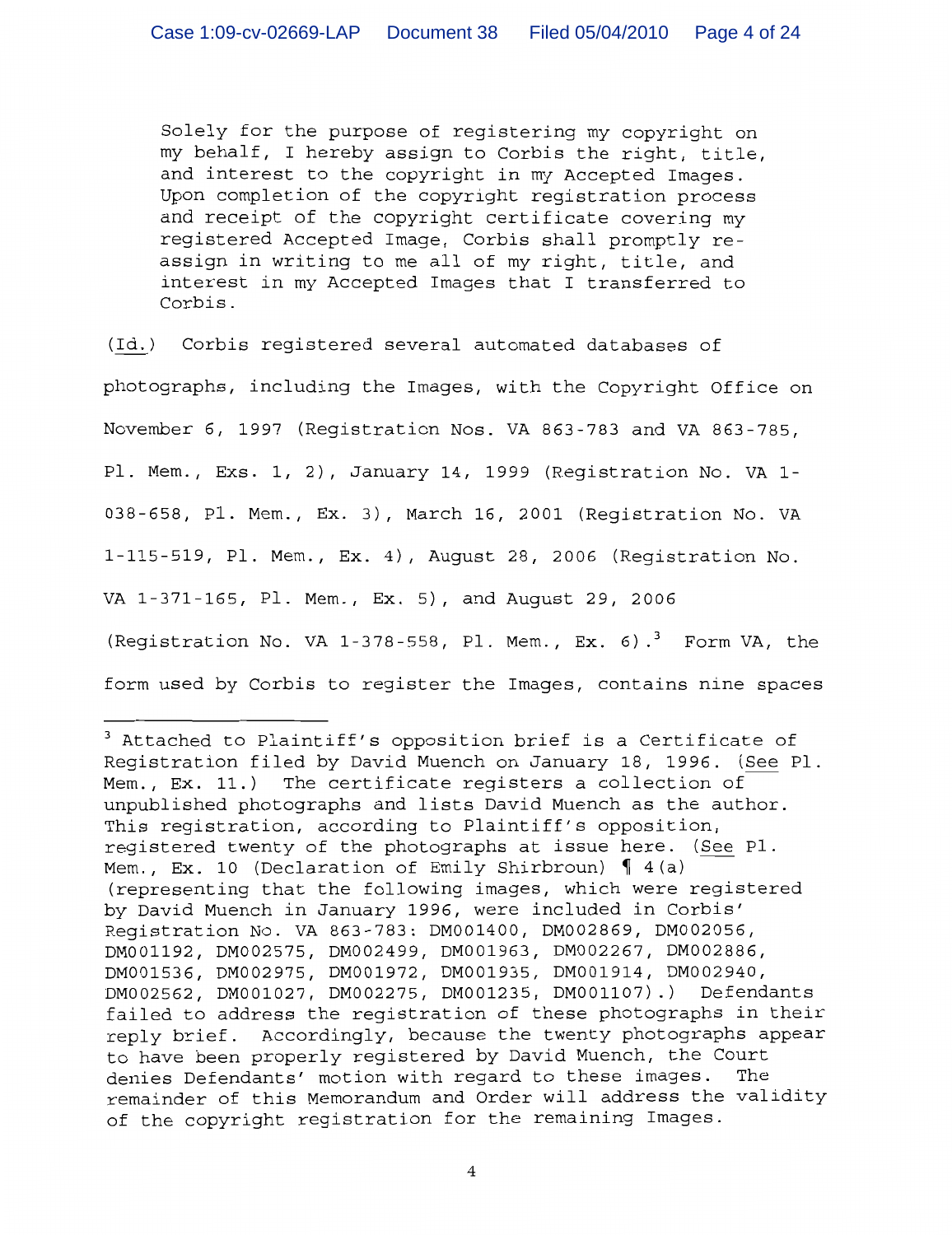that request certain identifying information from the registering party. Space 2 requests information concerning the author(s) of the material. In each of the forms, Corbis listed itself as one author, and in the second space provided, Corbis listed the names of three individuals and included the phrase "& others," or "and (number) other photographers." (See generally Pl. Mem., Exs. 1-6.) In addition, Corbis listed itself as the Copyright Claimant on each registration form. None of the certificates lists MPI, Marc Muench, or David Muench as an author. (Id.)

In an effort to ensure the validity of the copyright reqistration procedure utilized by Corbis, Nancy Wolff, counsel to the Picture Agency Council of America, Inc. ("PACA"), a photographer trade association, wrote a letter dated January 29, 2002 to Marybeth Peters, Register of Copyrights. Nanette Petruzzelli, the Copyright Office's Chief of the Examining Division, replied to Ms. Wolff's inquiry on February 12, 2002. (See Pl. Mem., Ex. 9 (Declaration of Nancy E. Wolff ("Wolff Decl.") at Ex. 2 ("Petruzzelli Letter").) Ms. Petruzzelli confirmed that the Copyright Office considers the copyright claim

to extend [] to the photographs themselves because, assuming that the claimant [owner of copyright] listed at space 4 is the author of the compilation [usually the stock photo agency], an acceptable transfer statement is also provided in space 4 of the form VA.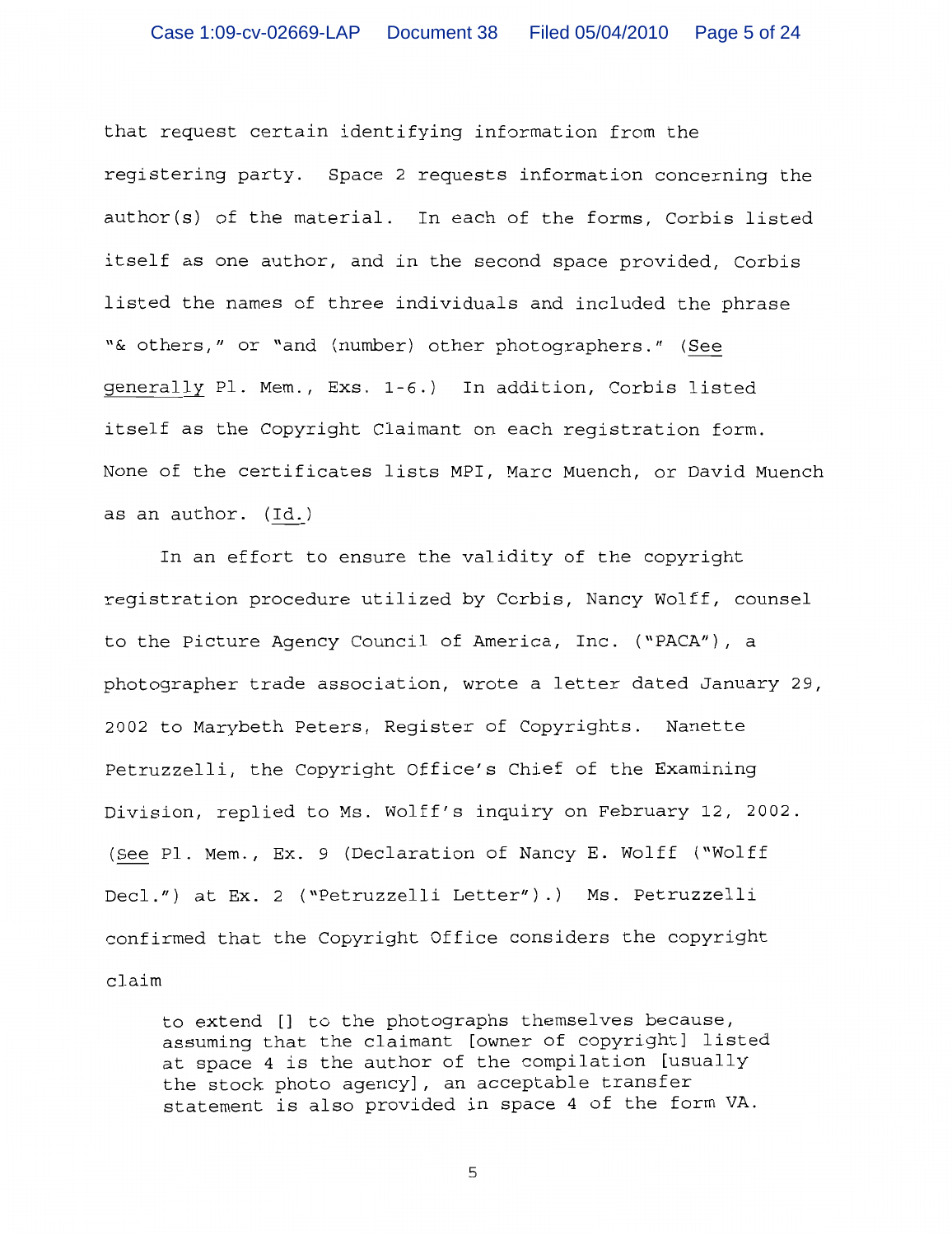Thus, the Office interprets the claim to extend to the individual photographic authorship for which the names indicated as space 2b of the form VA are the responsible authors.

(Id. at 1-2.) In the letter, though, Ms. Petruzzelli stated that the Copyright Office preferred, but did not require, the registration application to contain the names of all of the photographers on continuation sheets. (Id. at 2.) She analogized the registration process to that of serial works (e.g., magazines, periodicals, etc.) which do not require the listing of the names of individual contributors where "all rights have been transferred in writing to the claimant of the entire serial issue." (Id.)

 $C_{\cdot}$ Procedural Background and the Impact of Reed Elsevier, Inc. v. Muchnick

Section 411 of the Copyright Act provides that "no civil action for infringement of the copyright in any United States work shall be instituted until prereqistration or registration of the copyright claim has been made in accordance with this title." 17 U.S.C. § 411(a). At the time Plaintiff filed the Complaint, the controlling law in the Second Circuit provided that the registration of a copyright was a jurisdictional requirement and a pre-requisite to filing a copyright infringement action. See In re Literary Works in Elec. Databases Copyright Litig., 509 F.3d 116, 121-22 (2d Cir. 2007), rev'd, Reed Elsevier, Inc. v. Muchnick, -- U.S. --, 130 S. Ct. 1237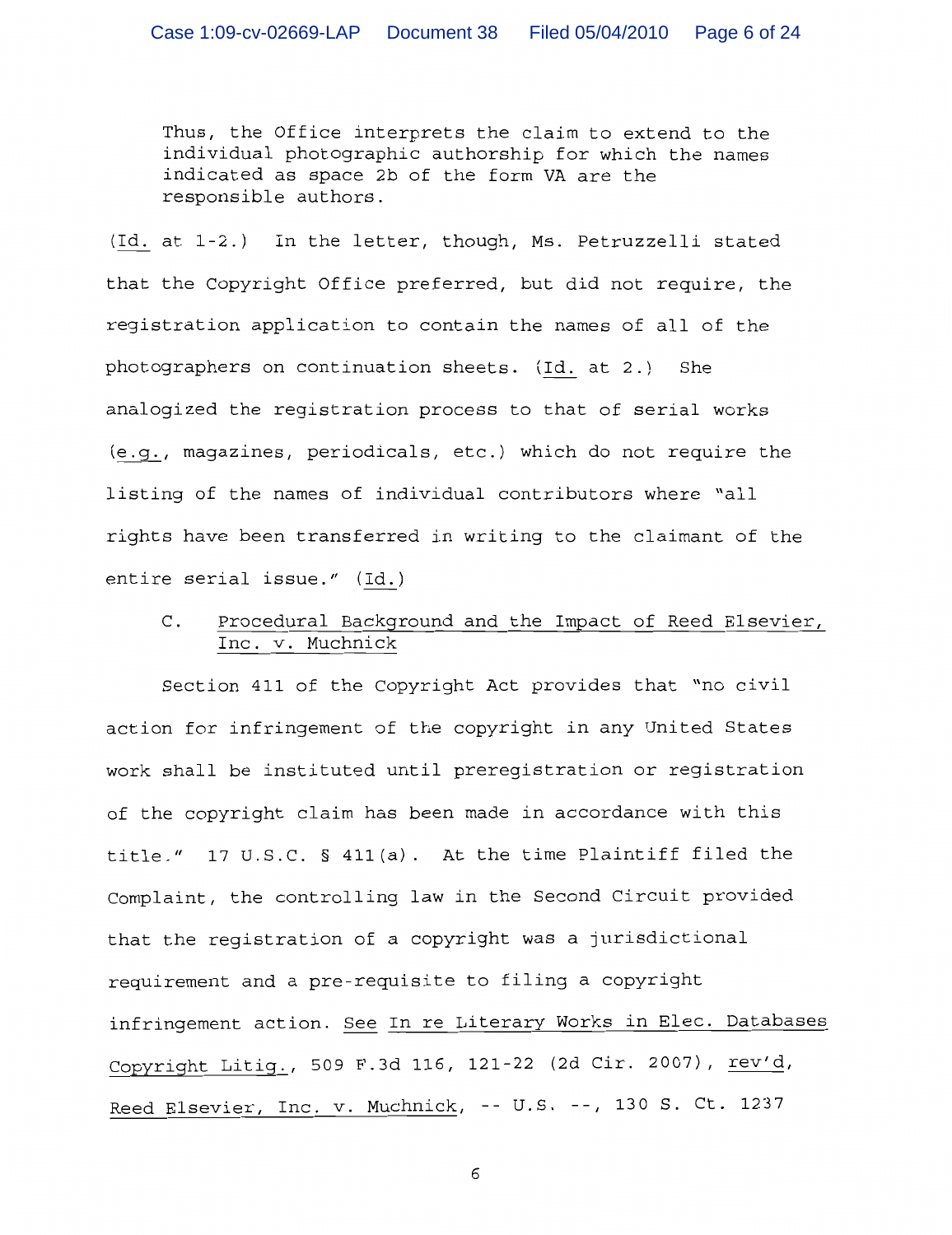(2010). Therefore, Defendants' original motion to dismiss was filed pursuant to Fed. R. Civ. P. 12(b)(1). However, before the Court decided Defendants' motion, the United States Supreme Court reversed the Court of Appeals in Reed Elsevier, Inc. v. The Supreme Court held that " $[S]$  411(a)'s Muchnick. registration requirement is a precondition to filing a claim that does not restrict a federal court's subject-matter jurisdiction." 130 S. Ct. at 1241. Because § 411's imposition of a precondition to filing a claim was "not clearly labeled jurisdictional," the Court found that it merely "impose[d] a type of precondition to suit that supports nonjurisdictional treatment under [the Court's] precedents." Id. at 1247; see also Arbaugh v. Y & H Corp., 546 U.S. 500, 503 (2006) (examining the text of 42 U.S.C. § 2000e(b) and determining that Title VII's numerosity requirement lacked a clear jurisdictional label and therefore only delineated "a substantive ingredient of a Title VII claim for relief.").

In light of the Supreme Court's decision, Defendants withdrew their original motion and re-filed pursuant to Fed. R. Civ. P. 12(b)(6) [dkt. no. 29]. However, in order to prove whether Corbis' registration of the automated databases covered Plaintiff's images, the parties attached documents and other materials to their briefs that were not referenced in the Complaint. Accordingly, by Order dated April 12, 2010 [dkt. no.

 $\overline{7}$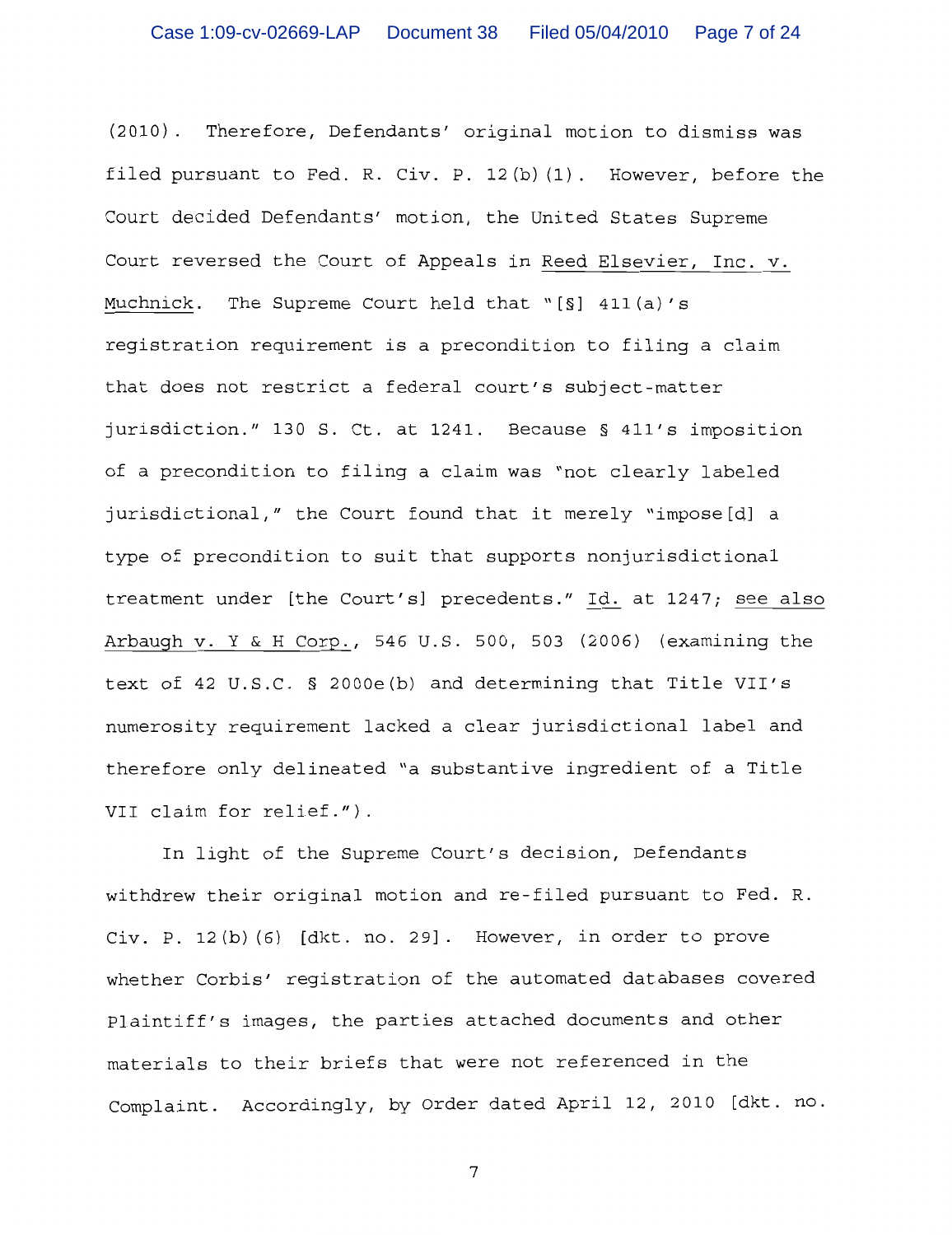37], the Court notified the parties that it was converting Defendants' motion to dismiss into one for summary judgment so that it could properly consider all of the parties' exhibits.

### II. DISCUSSION

## Summary Judqment Standard Α.

Defendants are entitled to summary judgment only "if the pleadings, depositions, answers to interrogatories, and the admissions on file, together with the affidavits, if any, show that there is no genuine issue as to any material fact and that [Defendants are] entitled to judgment as a matter of law." Celotex Corp. v. Catrett, 477 U.S. 317, 322 (1986) (quoting Fed. R. Civ. P. 56(c)). A fact is material if it "might affect the outcome of the suit under the governing law." Anderson v. Liberty Lobby, Inc., 477 U.S. 242, 248 (1986). A dispute is genuine if "the evidence is such that a reasonable jury could return a verdict for the nonmoving party." Id.; see also Overton v. New York State Div. of Military and Naval Affairs, 373 F.3d 83, 89 (2d Cir. 2004).

In assessing whether summary judgment is proper, the Court construes the evidence in the light most favorable to the nonmoving party. Lucente v. IBM Corp., 310 F.3d 243, 253 (2d Cir. 2002). Here, Defendants bear the initial burden of providing the basis for the motion and of identifying the evidentiary materials, if any, supporting their position. See Grady v.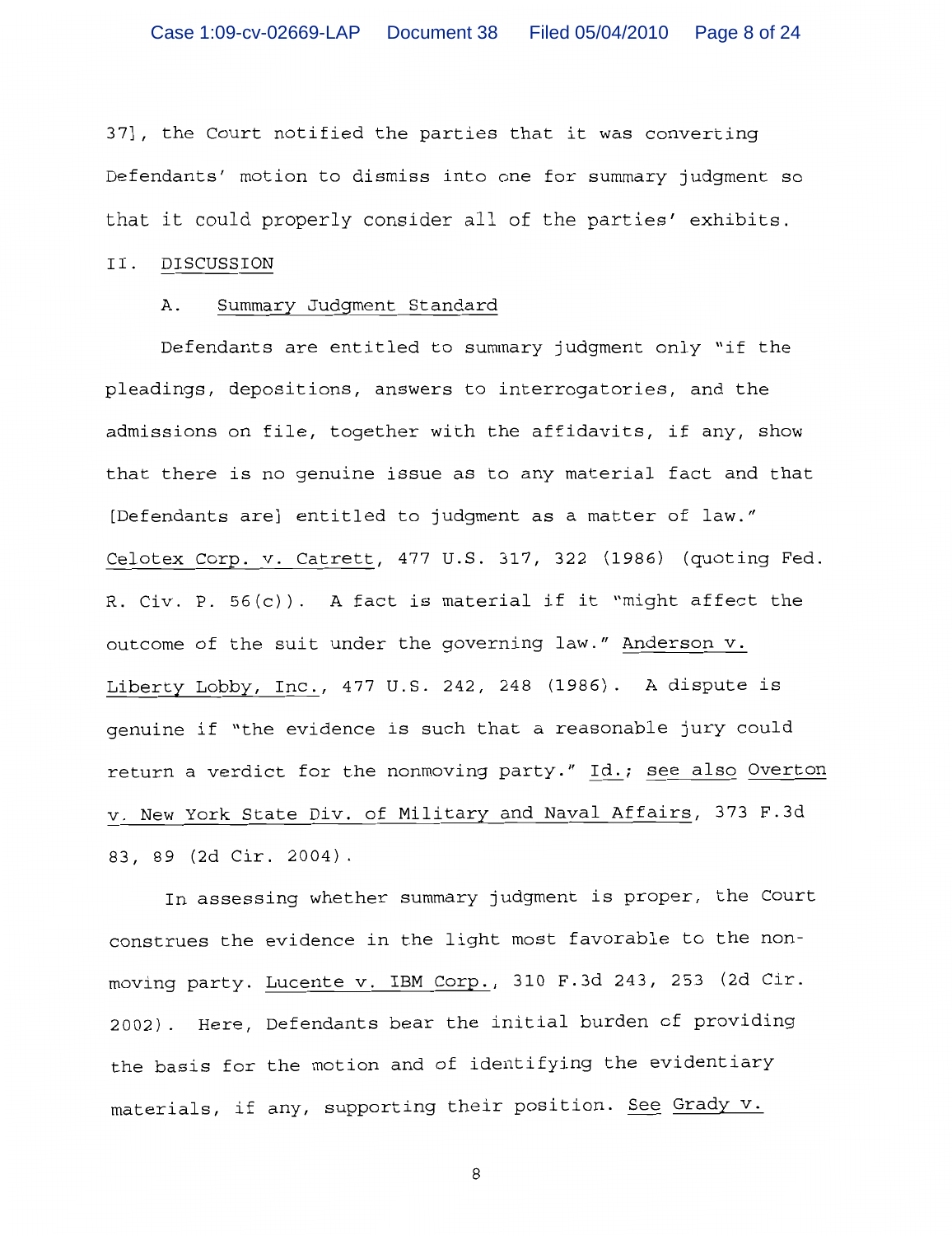Affiliated Cent., Inc., 130 F.3d 553, 559 (2d Cir. 1997). Plaintiff must then "come forward with specific facts showing that there is a genuine issue for trial." Matsushita Elec. Indus. Co., Ltd. v. Zenith Radio Corp., 475 U.S. 574, 587 (1986) (quoting Fed. R. Civ. P. 56(e)). Mere speculation and conjecture will not suffice. See Niagara Mohawk Power Corp. v. Jones Chem. Inc., 315 F.3d 171, 175 (2d Cir. 2002).

#### **B**. Copyright Registration Procedures

Pursuant to the Copyright Act, an application for copyright registration shall include information about the copyright claimant, the particular work, and the author of the work. Specifically, the application must include "the name and nationality or domicile of the author or authors  $\ldots$  ... " 17 U.S.C.  $\S$  409(2). When, as here, the work at issue is a compilation, the copyright "extends only to the material contributed by the author of such work . . . . " 17 U.S.C. § 103(b). In addition, Congress specifically provided that the "Register of Copyrights is authorized to specify by regulation the administrative classes into which works are to be placed for purposes of deposit and registration." 17 U.S.C. § 408(c)(1).

Section 202.3 of Title 37 of the Code of Federal Regulations "prescribes conditions for the registration of copyright . . . . " 37 C.F.R. § 202.3(a)(1). Here, MPI focuses on § 202.3(a)(3) which classifies a copyright claimant as either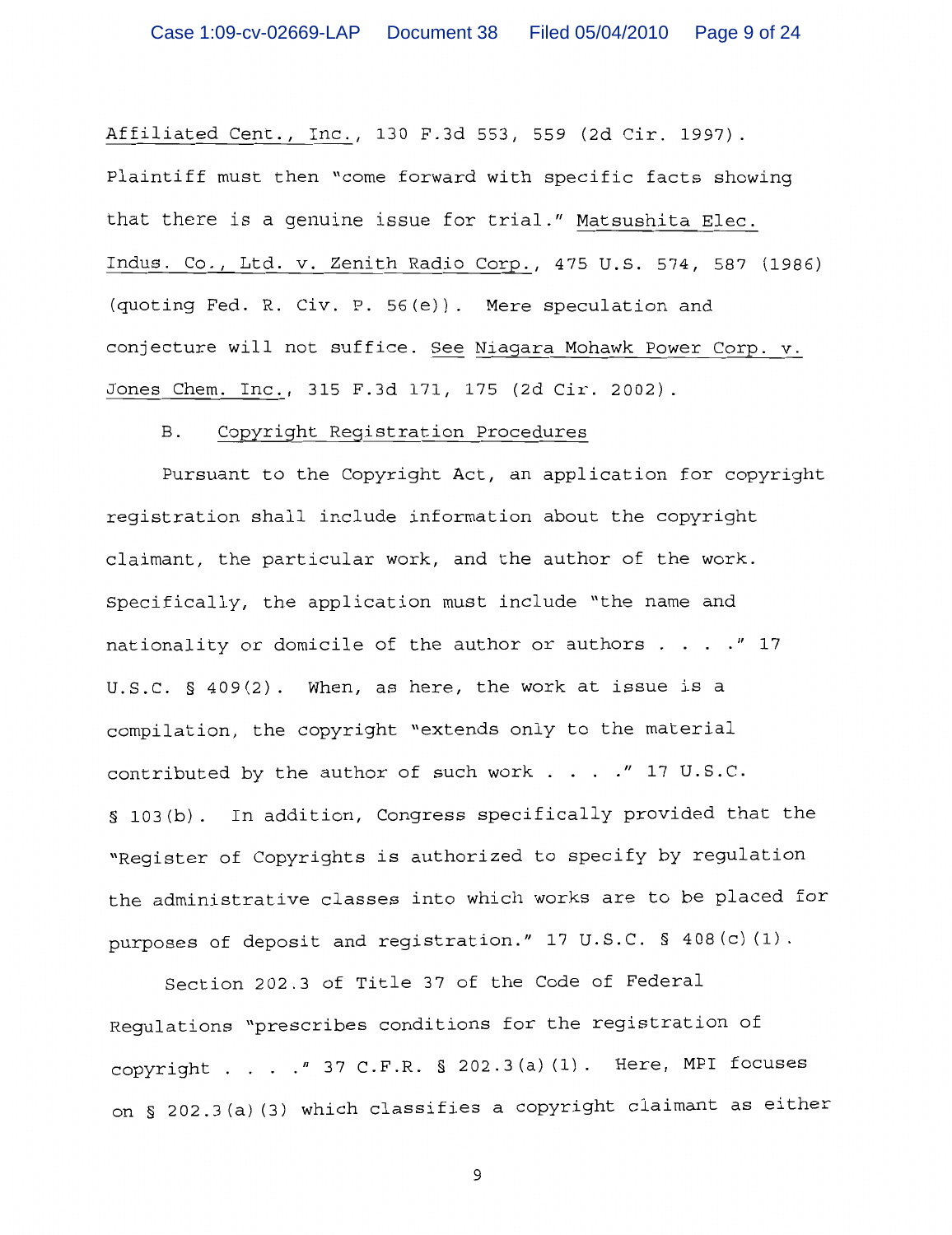the "author of the work" or "a person or organization that has obtained ownership of all rights under the copyright initially belonging to the author." Id.  $\S$  202.3(a)(3)(i), (ii).<sup>4</sup> Although § 202.3(b)(4) sets forth the requirements to register a single application for multiple works, MPI contends that it did not file the registrations at issue here pursuant to 37 C.F.R.  $\S$  202.3(b)(4). (See Pl. Mem. at 20.) Similarly, while § 202.3(b)(10) lists the requirements to register a group of photographs, Plaintiff concedes that it did not utilize this precedent in registering the Images. (Id. at 21.) MPI argues that the text of § 103 of the Copyright Act, coupled with the case law interpreting the Copyright Act and the Copyright Office's own interpretation of the statute, provide that the reqistration of a collective work covers the individual works even if the individual authors' names are omitted from the registration form. MPI's reading of the statute is misquided.

#### $\mathbf{i}$ . Deference to the Copyright Office

As a preliminary matter, it is necessary to determine what weight, if any, should be given to the Copyright Office's interpretation of the Copyright Act. Here, the parties

 $4$  Footnote 1 of § 202.3(a)(3)(ii) states that a copyright claimant "includes a person or organization that has obtained, from the author or from an entity that has obtained ownership of all rights under the copyright initially belonging to the author, the contractual right to claim legal title to the copyright in an application for copyright registration." 37 C.F.R. § 202.3(a)(ii) n.1.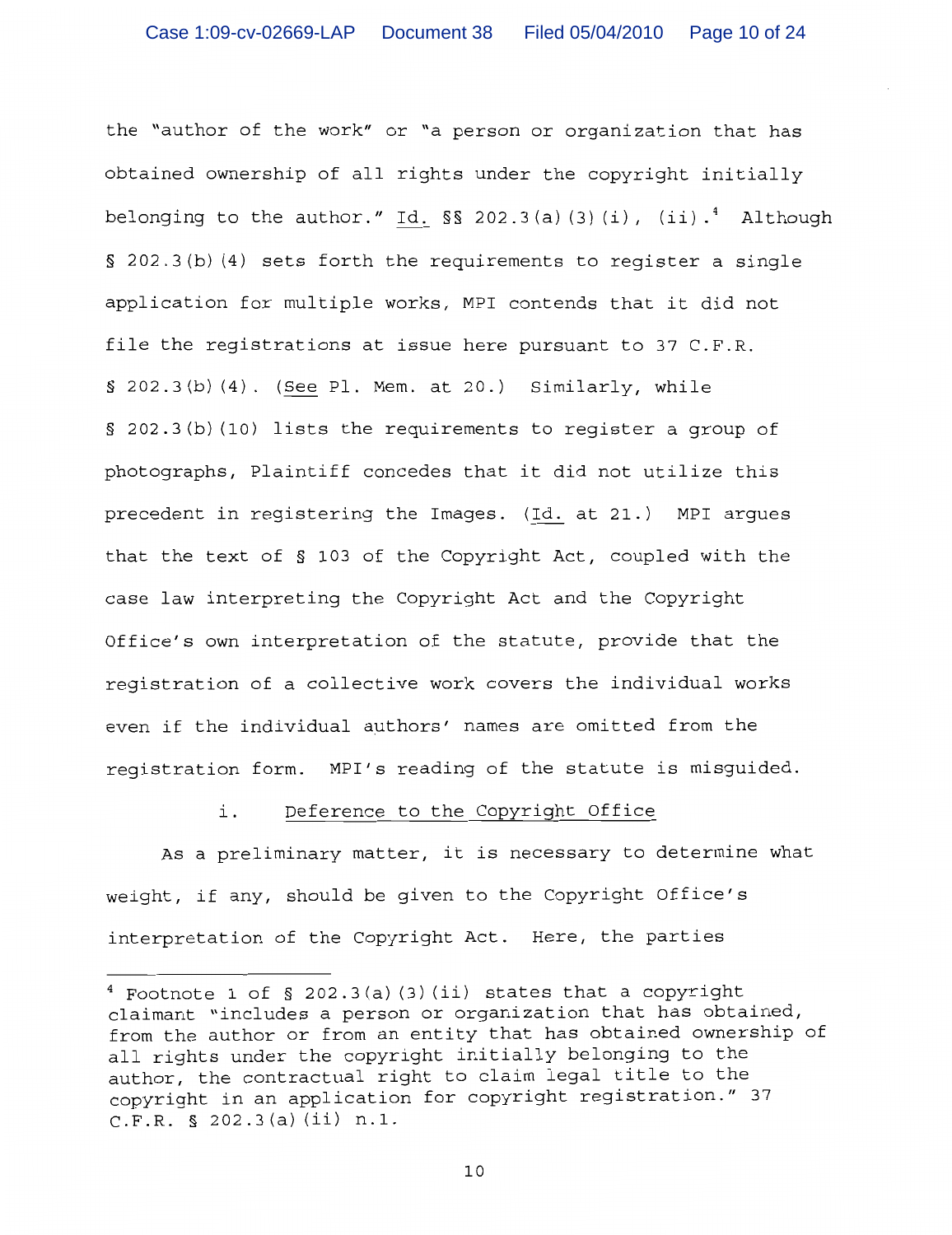(including the Copyright Office itself)<sup>5</sup> have referenced not only the Copyright Act in making their arguments but also the Code of Federal Regulations, certain Copyright Circulars distributed by the Copyright Office, the Compendium of Office Practices II ("Compendium II"), and the Petruzzelli Letter.

In determining the question of deference, the Court is quided by the two-step analysis set forth in Chevron U.S.A., Inc. v. Natural Res. Def. Council, Inc., 467 U.S. 837 (1984). See G&T Terminal Packaging Co. v. U.S. Dep't of Agric., 468 F.3d 86, 95 (2d Cir. 2006) ("It is firmly established that we review under the Chevron standard an agency's binding and generally applicable interpretation of a statute that it is charged with administering when that interpretation is adopted in the course of a formal adjudicatory proceeding." (citing United States v. Mead Corp., 533 U.S. 218, 230 n.12 (2001))); see also Freeman v. Burlington Broadcasters, Inc., 204 F.3d 311, 322 (2d Cir. 2000) ("An agency's interpretation of an ambiguous statute it is charged with administering is entitled to Chevron deference not only when the agency interprets through rule-making, but also when it interprets through adjudication."). Before reaching the

<sup>&</sup>lt;sup>5</sup> In connection with the Defendants' original motion to dismiss, the Court invited the Copyright Office to submit a letter brief detailing its position on whether the registration of an automated database covers any independently authored contributions in which all rights have been transferred to the claimant by the contributors. [See dkt. no. 22 (Order requesting submission); dkt. no. 26 (Government's brief).]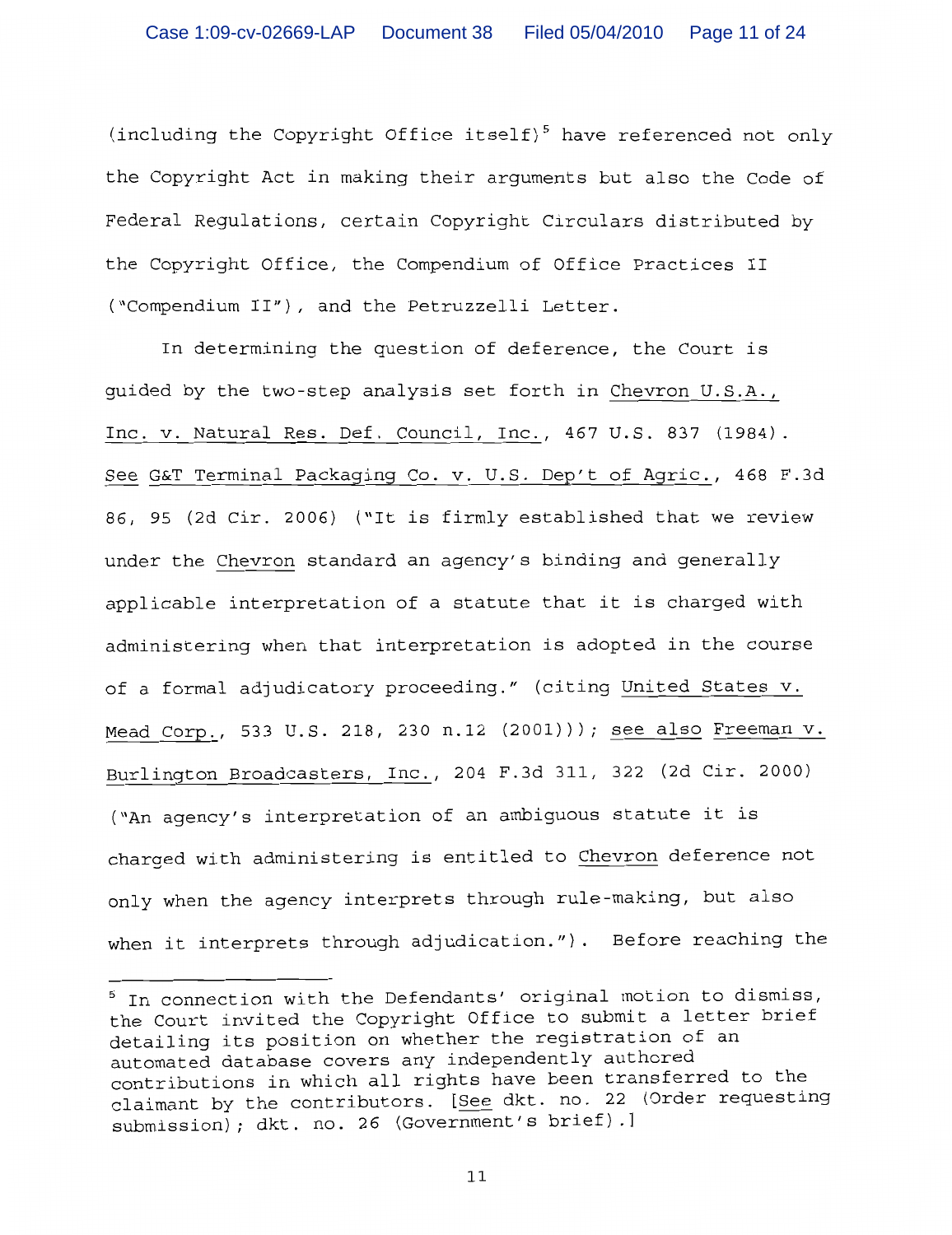Chevron test, however, a court must first determine whether "Congress has 'explicitly left a gap for an agency to fill [creating] an express delegation of authority to the agency to elucidate a specific provision of the statute by requlation,' and any ensuing regulation is binding in the courts unless procedurally defective, arbitrary or capricious in substance, or manifestly contrary to the statute." Mead, 533 U.S. at 227 (quoting Chevron, 467 U.S. at 843-44). If Congress has left a gap for an agency to fill, a court must ask "whether Congress has directly spoken to the precise question at issue. If the intent of Congress is clear, that is the end of the matter; for the court, as well as the agency, must give effect to the unambiquously expressed intent of Congress." Chevron, 467 U.S. at 842-43. If, however, "the statute is silent or ambiguous with respect to the specific issue, the question for the court is whether the agency's answer is based on a permissible construction of the statute." Id. at 843. A court "need not conclude that the agency construction was the only one it permissibly could have adopted to uphold the construction, or even the reading the court would have reached if the question initially had arisen in a judicial proceeding." Id. at 843 n.11. Rather, a court will defer to the agency's interpretation as long as that interpretation is "'reasonable.'" Cohen v. JP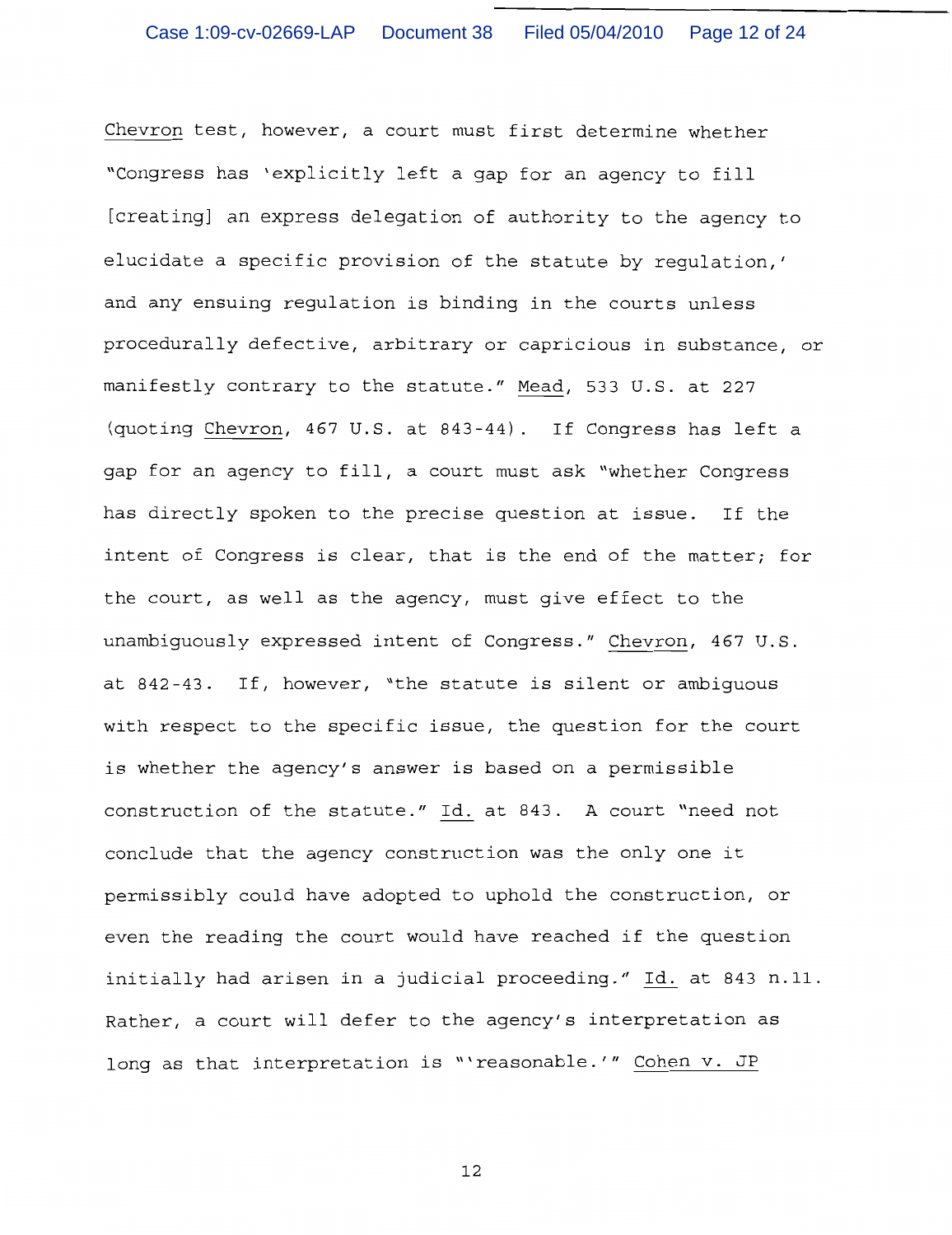Morgan Chase & Co., 498 F.3d 111, 116 (2d Cir. 2007) (quoting Chevron, 467 U.S. at 844).

Congress explicitly authorized the Register of Copyrights to create regulations detailing certain registration procedures. See 17 U.S.C. § 408(c). Those regulations, codified at 37 C.F.R. § 202.3, are entitled to Chevron deference. Where an agency's interpretation is not entitled to Chevron deference, however, "an agency's interpretation may merit some deference whatever its form, given the 'specialized experience and broader investigations and information' available to the agency." Mead, 533 U.S. at 234 (quoting Skidmore v. Swift & Co., 323 U.S. 134, 139 (1944)). The Copyright Office's Circulars and Compendium II should be afforded this lesser deference, or Skidmore deference, so long as the Copyright Office's interpretations do not conflict with the express statutory language of the Copyright Act. See, e.g., Morris v. Bus. Concepts, Inc., 283 F.3d 502, 505-06 (2d Cir. 2002) (finding the Copyright Office's interpretation as set forth in the Circular for Copyright Reqistration on Form SE "persuasive" as to whether a copyright claimant's registration of a collective work covers the constituent works).

Here, as the Court of Appeals did in Morris, the Court will defer to the Copyright Office's interpretation of the Copyright Act (and the regulations) as set forth in the Circular for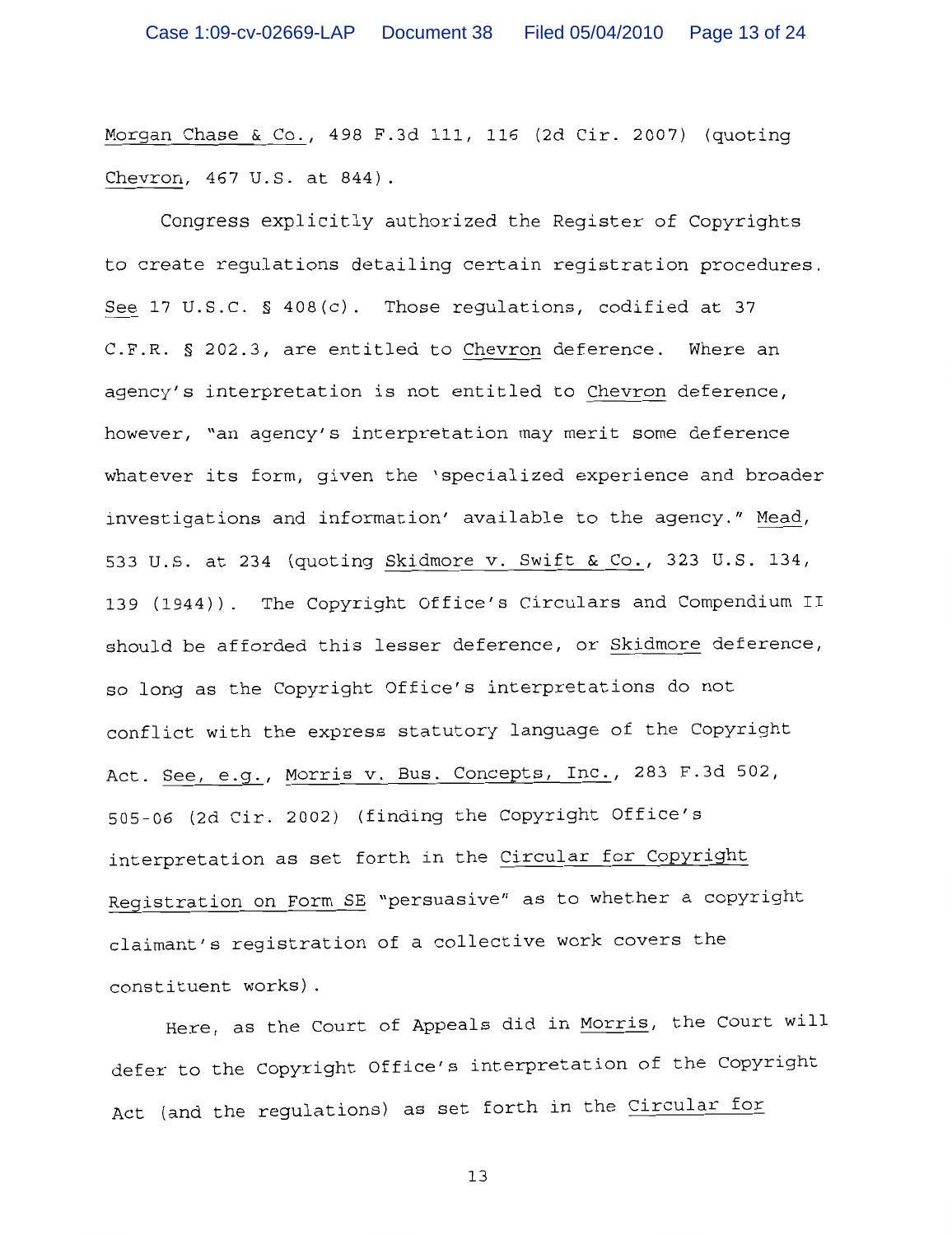Copyright Registration for Automated Databases ("Circular 65"). Compare 37 C.F.R. § 202.3(b)(5)(ii) ("An application for group registration of automated databases . . . shall consist of: (A) A Form TX  $\ldots$  (B) The appropriate filing fee  $\ldots$  (C) The deposit . . . . ") with Circular 65 at 4-5 ("To make a single group registration for an automated database . . . send the following items [to the Copyright Office]: a nonrefundable filing fee . . . a deposit representative of the updates/revisions being registered [and] a Form TX completed according to the instructions below."). However, the Court will not defer to the Copyright Office's interpretations of the Copyright Act as set forth in Petruzzelli Letter--even though the Petruzzelli Letter relies on provisions of Compendium II-because the interpretations conflict with a plain reading of 17 U.S.C. § 409. See State of N.Y. v. Shalala, No. 93 Civ. 1330, 1996 WL 87240, at \*9 (S.D.N.Y. Feb. 29, 1996) ("Generally, even where an agency's interpretation is inconsistent with its past policy, the current interpretation is entitled to the 'usual deference' as long as it is reasonable and not contrary to the plain language of the statute." (citing Himes v. Shalala, 999 F.2d 684, 690-91 (2d Cir. 1993))) (emphasis added); compare 17 U.S.C. § 409 ("The application for copyright registration . . . shall include  $\ldots$  (2) in the case of a work other than an anonymous or pseudonymous work, the name and nationality or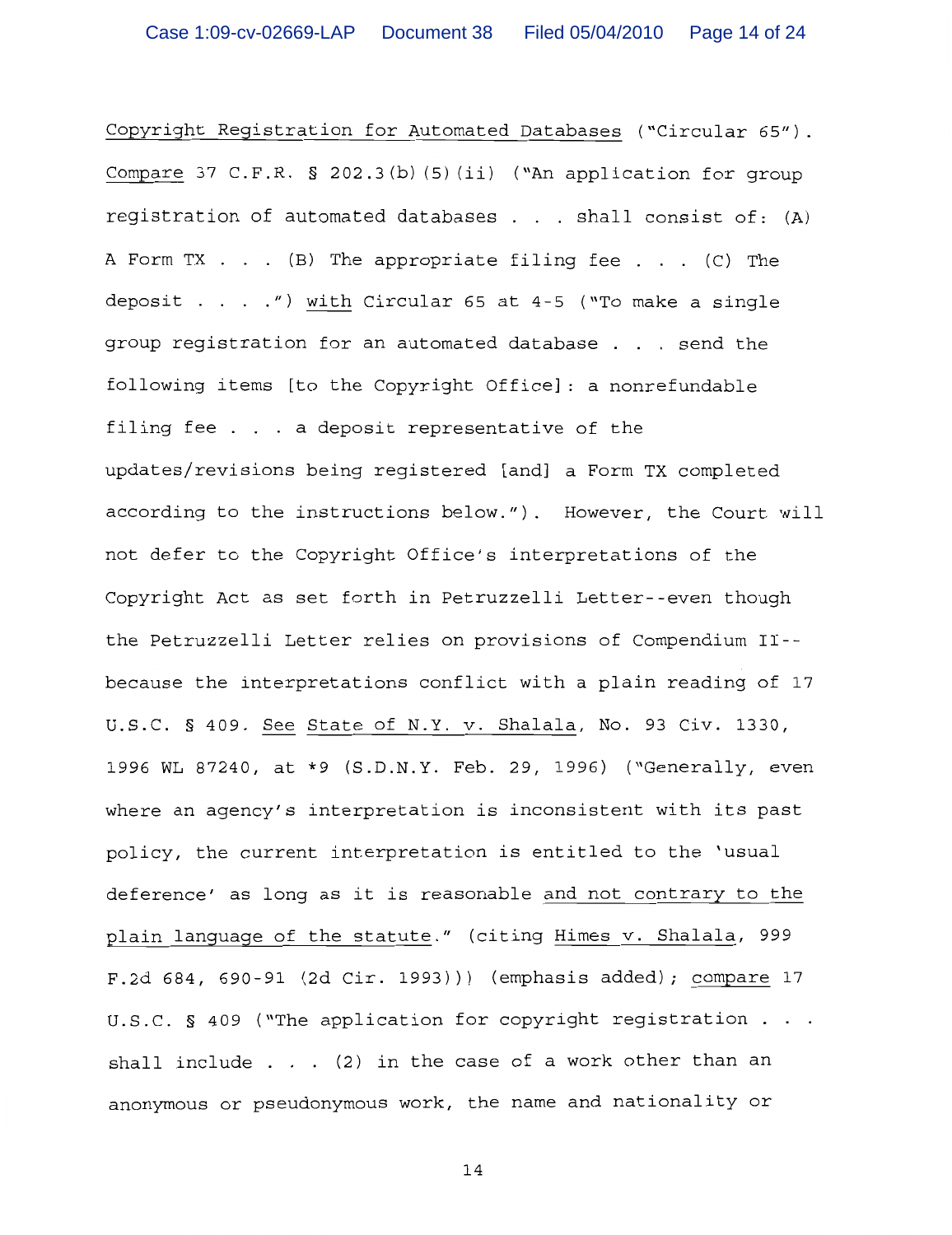domicile of the author or authors . . . . ") with Petruzzelli Letter at 2 ("I point out that Compendium II, 615.07(b) (3) does further state that the Office prefers the names of all authors by use of continuation sheets. However, the Office has consistently interpreted this preference as just that--a preference but not a requirement  $\ldots$  ...  $'$ ).

#### $\mathsf{C}$  . Analysis

The Court is faced with the novel question of whether the registration of an automated database--here, a compilation of photographs by different photographers--by a third-party copyright claimant that has been assigned the rights to the individual works for the purposes of copyright registration registers the individual works thereby permitting the individual photographers to sue for copyright infringement.

Defendants maintain that the registration process followed by MPI and Corbis does not comply with the statutory requirements of § 409(2) of the Copyright Act, which mandate that every application for registration shall include the names of the author(s) of the work(s). MPI counters by arguing that the registration process it followed here comported not only with the Code of Federal Requlations (see 37 C.F.R. § 202.3(a)(3)) but also with the procedure set forth in the Petruzzelli Letter. (See Petruzzelli Letter at 2 ("[R]egistration application submitted for a work created by a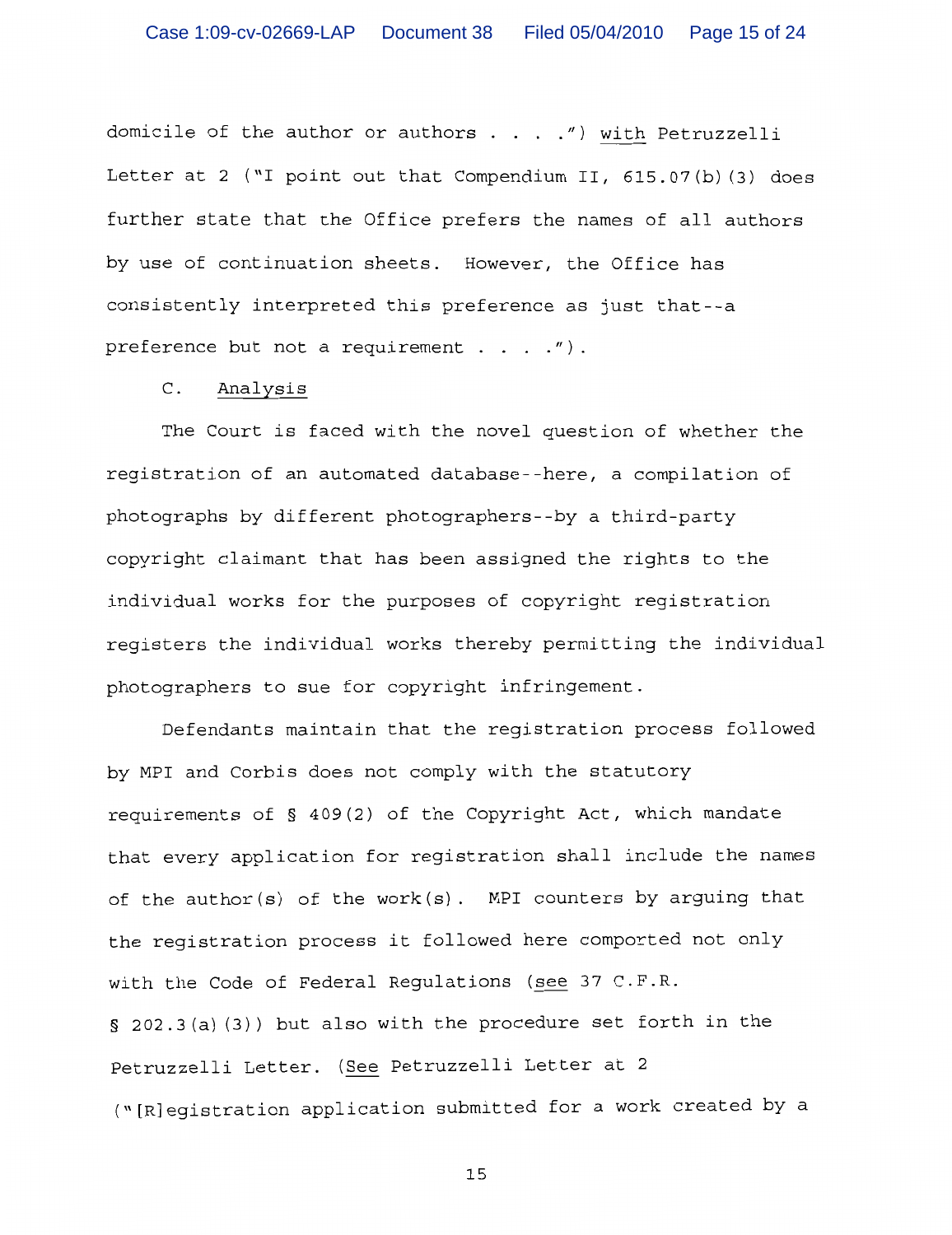large number of authors is considered acceptable if it names at least three of those authors followed by a statement such as 'and (number) others'.") (internal quotation marks omitted).)

In making its case that the database registrations cover the individual images, MPI relies primarily on case law and asks the Court to look beyond the plain language of the Copyright Act. To begin, MPI relies principally on the Arizona district court's holding in Bean v. McDougal Littell et al., No. 07-8063, 2008 WL 2896950 (D. Ariz. July 28, 2008). In Bean, the court was faced with a lawsuit almost identical to the instant action. The Bean plaintiffs were photographers who, like MPI, had transferred legal title in their photographs to Corbis to file copyright registrations (the same copyright registrations at issue here). In Bean, however, the defendants failed to argue that the copyright registrations did not comply with § 409; instead, the defendants' argument tracked the Second Circuit Court of Appeals' ruling in Morris v. Bus. Concepts Inc., 283 F.3d 502 (2d Cir. 2002), an analogous case concerning whether the copyright registration of a magazine reached the contributions of the individual authors. Therefore, in order for the Court to distinguish Bean, it becomes necessary to explain why it was erroneous for the Bean court to rely on the Morris court's decision.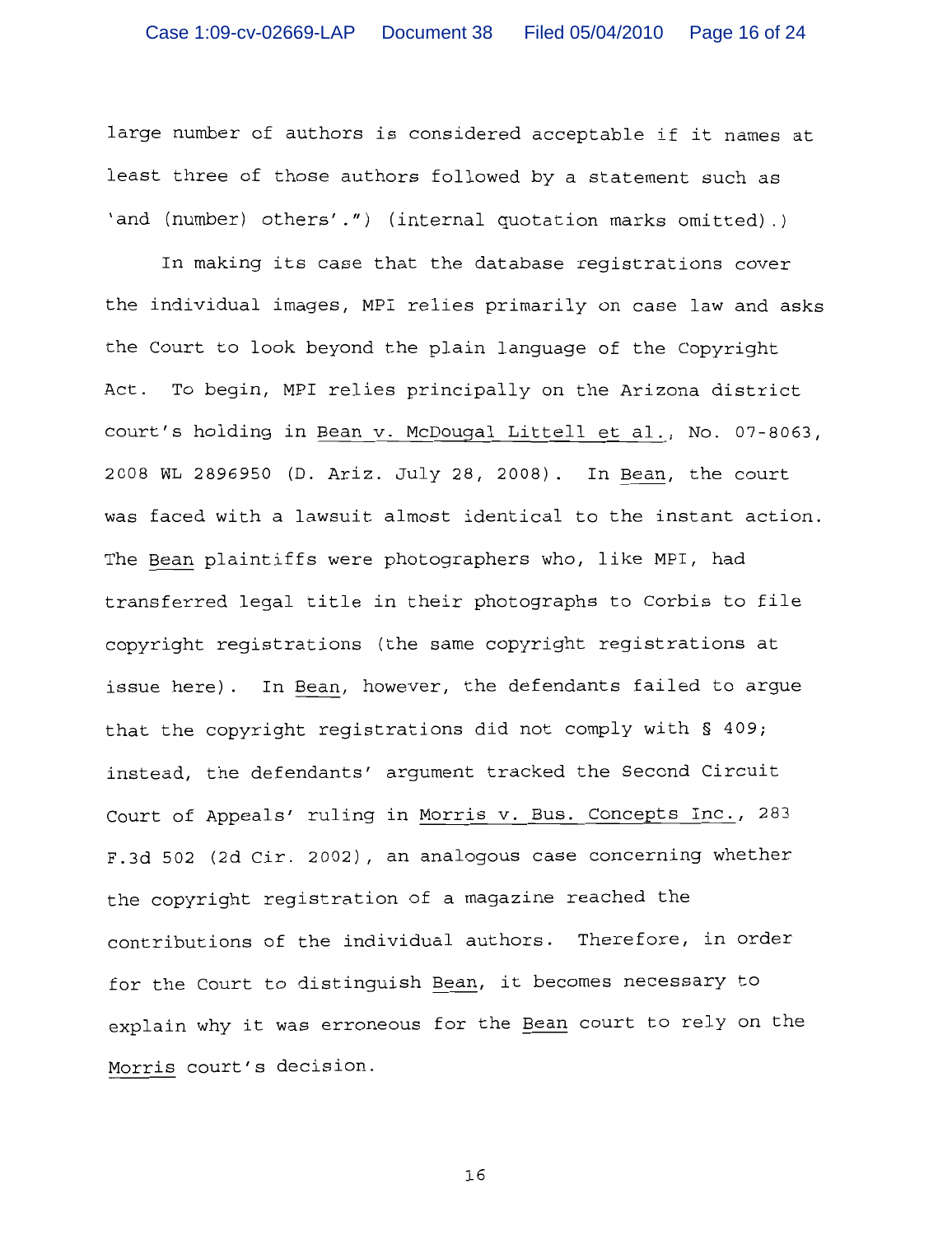In Morris, the Court of Appeals addressed the issue of whether the copyright registration of a magazine (deemed a collective work by the Copyright Office) covered the individual articles, thereby permitting the author of an article to bring a copyright infringement action. In analyzing the issue, the court looked to Copyright Office's Circular for Copyright Registration for Single Serial Issues ("Circular 62") for quidance. Morris, 283 F.3d at 505-06. Circular 62 states that "[t]he claimant registering a serial may claim copyright not only in the collective-work authorship for which the claimant is responsible but also in any independently authored contributions in which all rights have been transferred to the claimant by the contributors." See Circular 62. The court in Morris held that "unless the copyright owner of a collective work also owns all the rights in a constituent part, a collective work registration will not extend to a constituent part." Morris, 283 F.3d at 506. The court found that the plaintiff's transfer of her rights in the article was inadequate because it did not transfer all of her rights to the copyright claimant. Thus, the court affirmed the district court's dismissal for lack of subject matter jurisdiction. Id.<sup>6</sup>

<sup>&</sup>lt;sup>6</sup> Although the Court of Appeals' decision was reversed by the Supreme Court in Reed Elsevier, its reasoning as to whether a copyright registration of a collective work also registers the copyright registration of a corrective mean about the set page)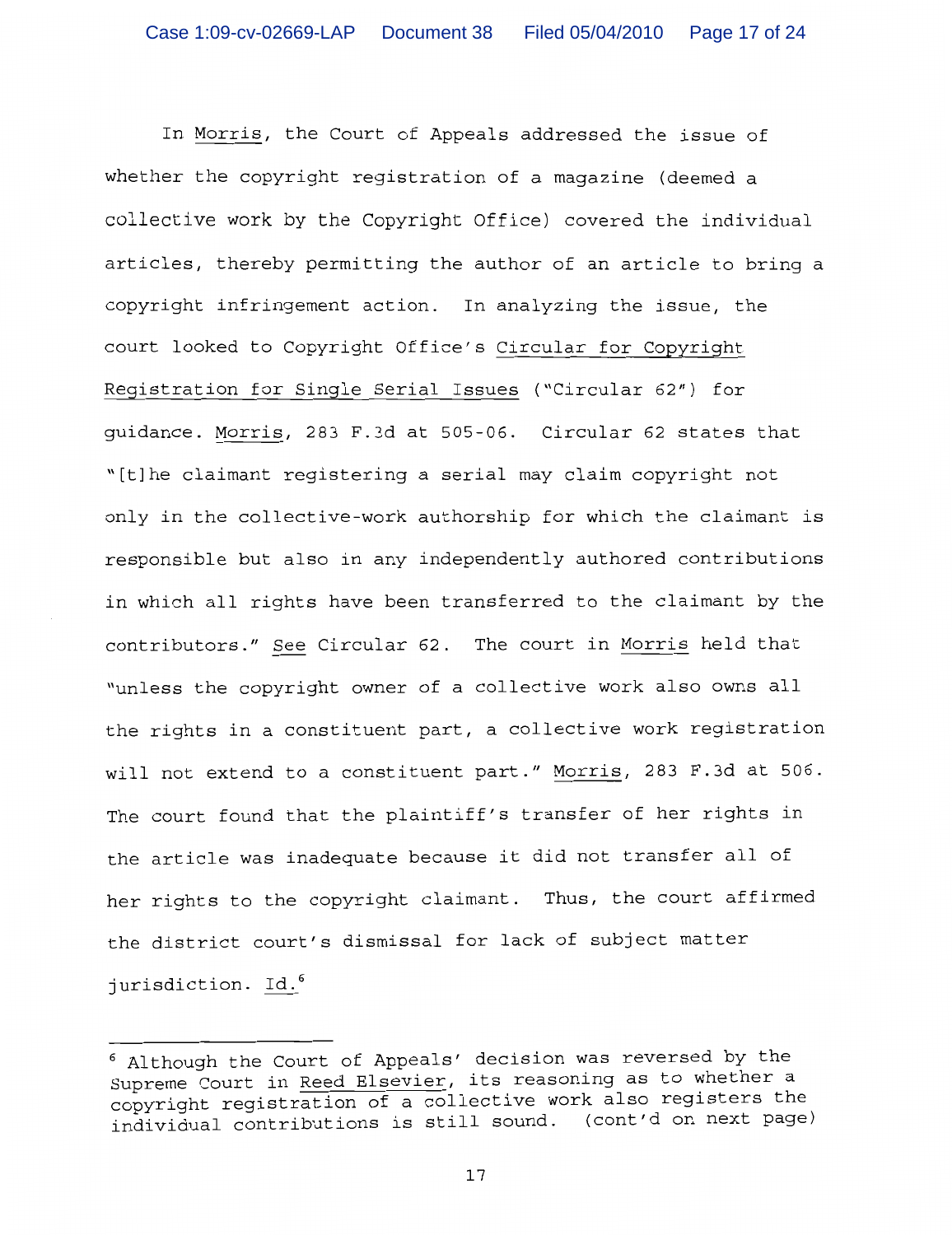Relying on Morris, the defendants in Bean sought to dismiss the action on the basis that the transfer of the plaintiff photographers' rights in the photographs to Corbis was deficient because it transferred only legal title instead of all of their rights. See Bean, 2008 WL 2896950, at \*1. Citing to both Morris and the Code of Federal Requlations, the Bean court disagreed with the defendants and found that the photographers made a valid transfer of their rights in the photographs and were thereby entitled to bring a claim for copyright infringement. Id. at \*4; see 37 C.F.R. § 202.3(a)(ii) n.1 (defining a copyright claimant as a "person or organization that has obtained, from the author or from an entity that has obtained ownership of all rights under the copyright initially belonging to the author, the contractual right to claim legal title to the copyright in an application for copyright registration"). However, in arriving at its decision, the Bean court never explained why the registration of an automated database should be governed by the same rules that apply to the registration of serials. For this reason, the Court declines to follow the Bean court's reasoning and finds that automated databases and serials are separate forms of copyrightable works and are thus subject to separate copyright regulations.

The only difference now is that (cont'd from previous page) registration is no longer a jurisdictional prerequisite.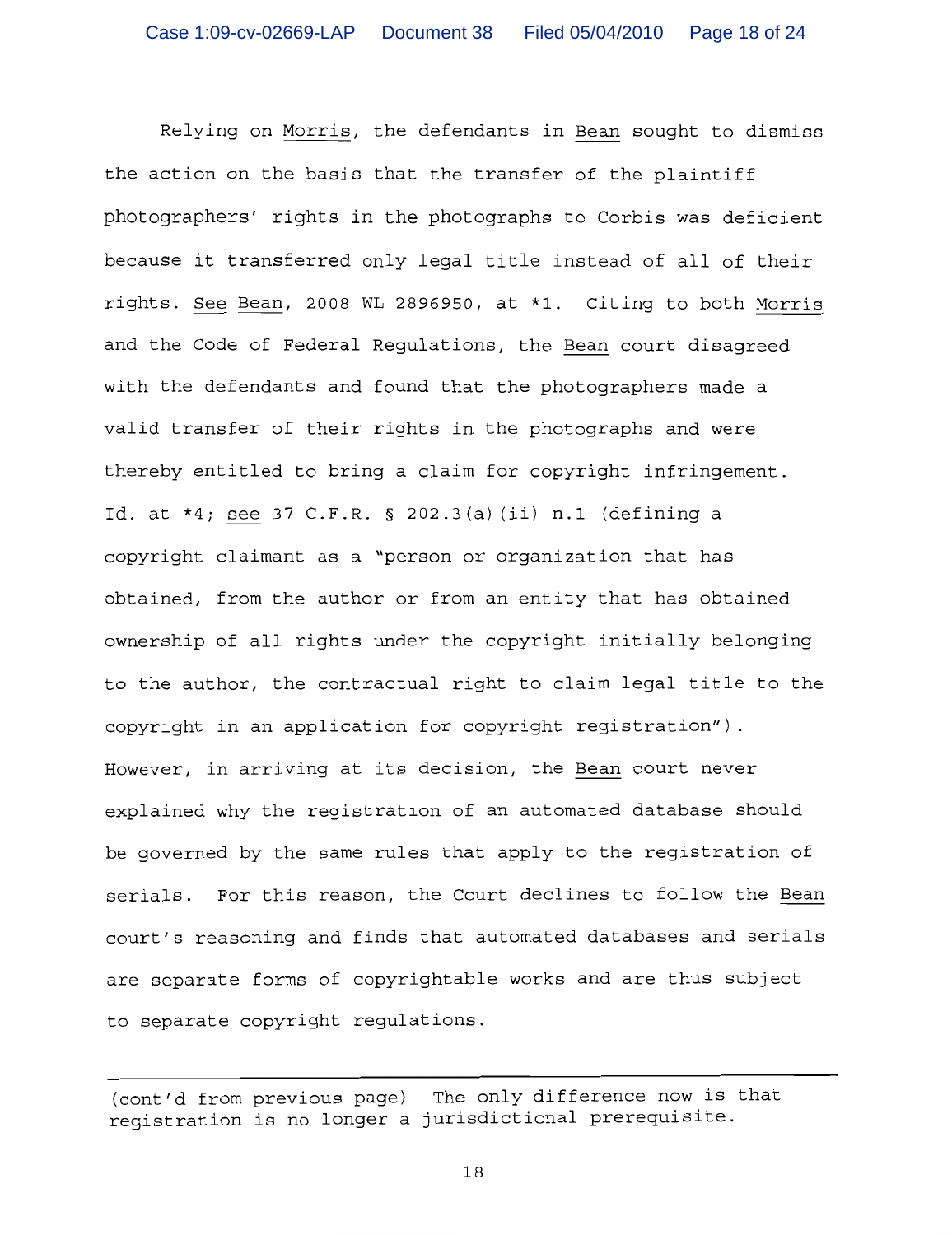Although both serials and automated databases are considered collective works, $^7$  each is governed by separate registration requirements. Serials are governed by 37 C.F.R. § 202.3(b)(6) as well as Circular  $62.^8$  Automated databases, on the other hand, are governed by 37 C.F.R.  $\S$  202.3(b)(5) and Circular 65. Neither Circular 65 nor § 202.3(b)(5) contains language similar to that found in Circular 62, i.e., that the copyright registration filed by the claimant extends to the independently contributed works if all of the rights in the work have been transferred to the claimant. Moreover, any arqument that the reqistration of the automated databases, considered compilations, covers the individual works of the compilation pursuant to § 103 is belied by the text of § 103 which states that "copyright in a compilation or derivative work extends only to the material contributed by the author." 17 U.S.C. § 103(b) (emphasis added). The cases MPI cites to support its reading of

 $^7$  While automated databases are not defined in the Copyright Act, Circular 65 considers databases a form of compilation. "The term 'compilation' includes collective works." 17 U.S.C. § 101. <sup>8</sup> As the Court of Appeals noted in Morris, "'the Copyright Office has no authority to give opinions or define legal terms, and [] its interpretation on an issue never before decided should not be qiven controlling weight.'" Morris, 283 F.3d at 505 (quoting Bartok v. Boosey & Jawkes, Inc., 523 F.2d 941, 946-47 (2d Cir. 1975)). Nevertheless, the court found the Copyright Office's interpretation of the Copyright Act set forth in Circular 62 as applied to the registration procedures of serials to be "persuasive." Id. And, as discussed above, Circular 62 provides that the registration of a serial by a claimant who owns all of the rights in the constituent parts will extend to the constituent parts. Id. at 506.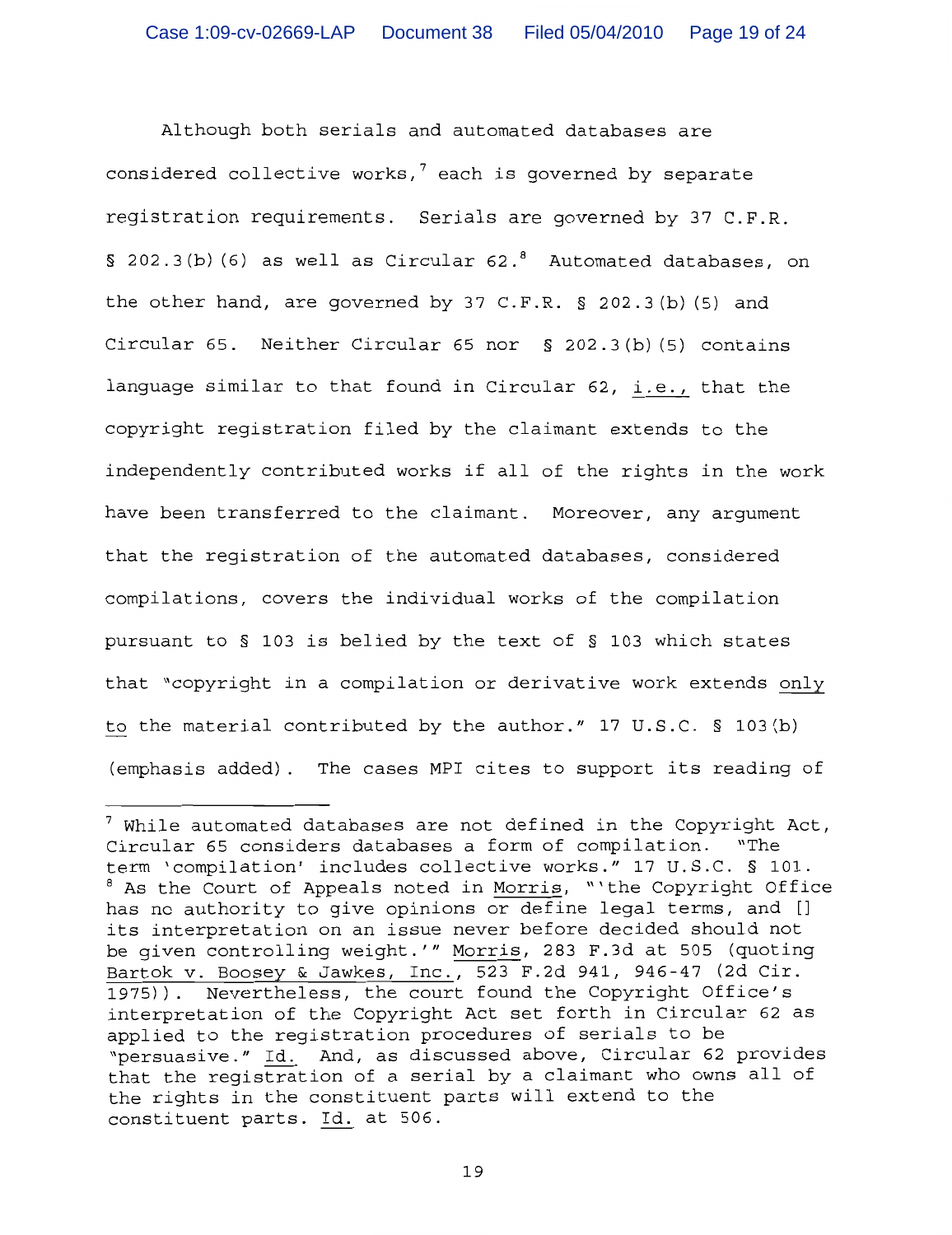the statute only underscore the fact that the registration of a collective work reaches the individual works only when the author of the collective work authored each of the individual works. E.q., Szabo v. Errisson, 68 F.3d 940 (5th Cir. 1995) (musician's registration of his collection covered each of his individual songs which comprised the collection); Educ. Testing Servs. v. Katzman, 793 F.2d 533, 539 (3d Cir. 1986) ("[T] he fact that the registration was for compilations does not preclude protection for the material therein contributed by the author."); Carell v. Shubert Org., Inc., 104 F. Supp. 2d 236 (S.D.N.Y. 2000) (group registration of makeup designs covered individual works, but copyright owner was designer of individual designs within the group); Woods v. Universal City Studios, Inc., 920 F. Supp. 62, 64 (S.D.N.Y. 1996) (author who filed registration for collective work was the same author of the individual works that were the subject of the infringement). Accordingly, the Court rejects MPI's interpretation of the Copyright Act.

A plain reading of § 409 of the Copyright Act mandates that the copyright registrations at issue here contain the names of all the authors of the work. See 17 U.S.C. § 409(2). MPI believes that such a "hypertechnical reading of the Copyright Act" conflicts with the lenient approach that courts should take with respect to copyright registrations, especially in the post-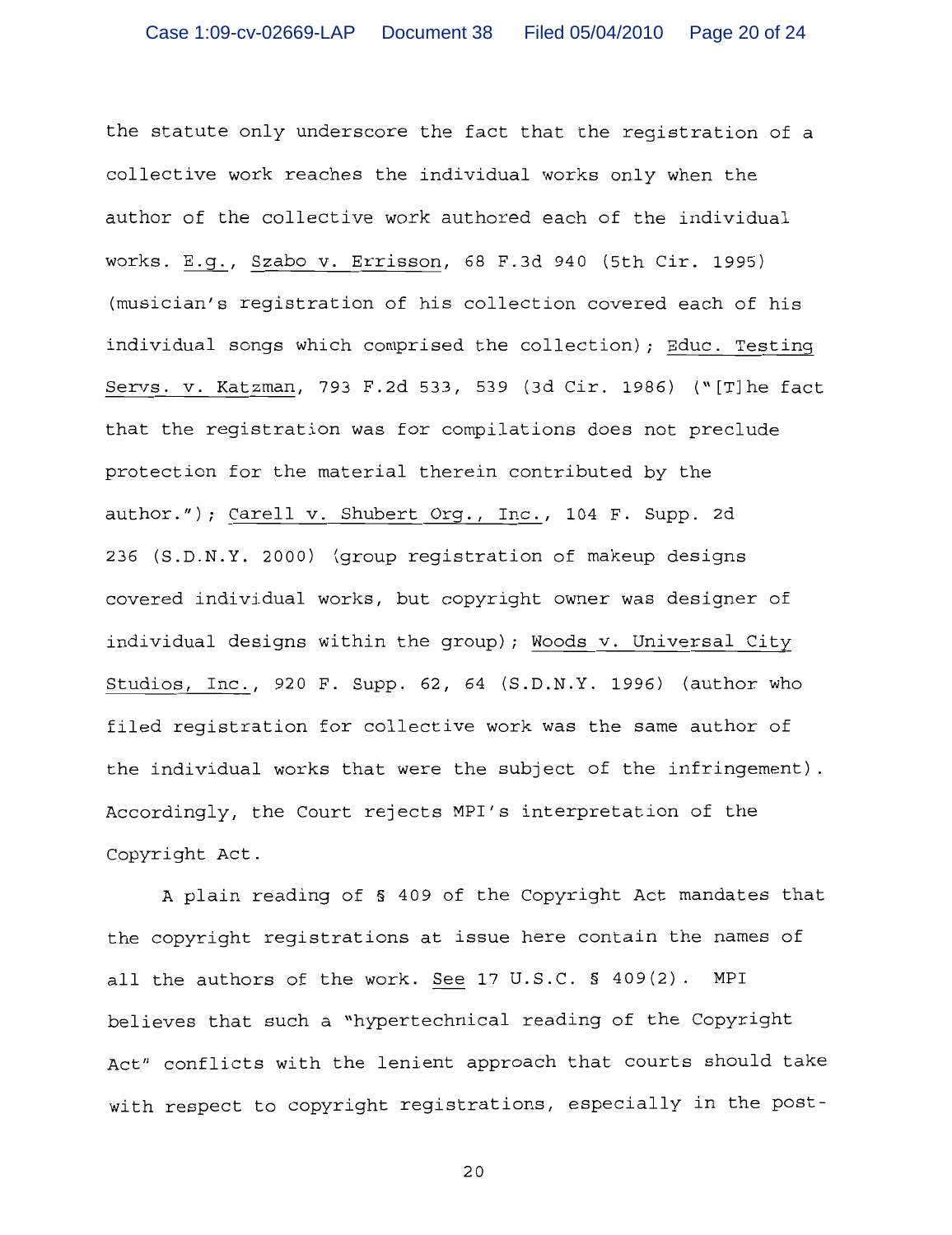Berne Convention era. (Pl. Mem. at 19.) MPI, though, is not asking the Court to interpret the statute broadly; rather, it is asking the Court flatly to ignore the requirement that the authors' names be listed on the copyright registration form. MPI's request goes a bridge too far.

A "Court's interpretive function requires it to identify and give effect to the best reading of the words in the provision at issue. Even if the proper interpretation of a statute upholds a 'very bad policy,' it 'is not within [a court's] province to second-guess' the 'wisdom of Congress' action' by picking and choosing [the court's] preferred interpretation from among a range of potentially plausible, but likely inaccurate, interpretations of a statute." Harbison v. Bell, -- U.S. --, 129 S. Ct. 1481, 1493-94 (2009) (quoting Eldred v. Ashcroft, 537 U.S. 186, 222 (2003)); see also TVA v. Hill, 437 U.S. 153, 194 (1978) ("Our individual appraisal of the wisdom or unwisdom of a particular course consciously selected by the Congress is to be put aside in the process of interpreting a statute."). The Court's "task is to apply the text, not to improve upon it." Pavelic & LeFlore v. Marvel Entm't Group, Div. of Cadence Indus. Corp., 493 U.S. 120, 126 (1989). And where, as here, the Court finds the terms of the statute to be "unambiguous, judicial inquiry is complete." Rubin v. United States, 449 U.S. 424, 430 (1981). Accordingly,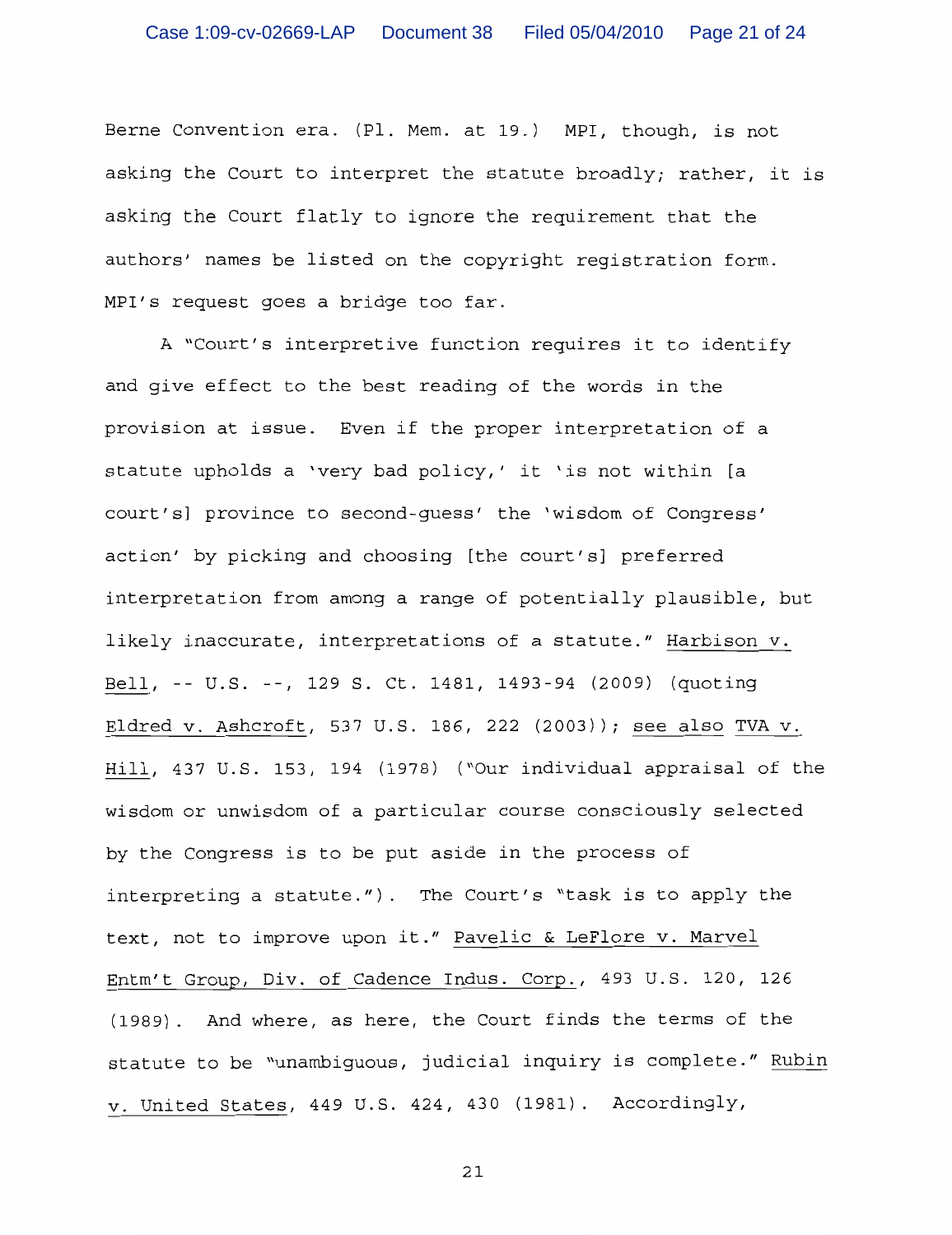because the Copyright Act is clear on its face, i.e., a copyright registration must contain certain pieces of information including the author's name, the registrations at issue here cover only the database as a whole (the compilation) but do not cover Plaintiff's individual contributions. Thus, MPI has failed to comply with the precondition to suit, thereby failing to state a cause of action with respect to all of the Images except those identified by MPI in its opposition brief that were registered by David Muench in January 1996. (See supra  $note 3.)$ 

The Court is not persuaded by MPI's "doomsday scenario": that by granting Defendants' motion, millions of copyright registrations will be voided. Nothing could be further from the truth. Because Corbis is the author of the compilation the reqistration of the compilation remains valid. The individual works, however, are not reqistered. As was the case with the plaintiff in Morris, nothing in this decision prevents MPI from registering the photographs immediately. If MPI does so, it "will be able to collect statutory damages against future infringers." Morris v. Bus. Concepts, Inc., 259 F.3d 65, 73 (2d  $Cir. 2001$ .

In addition, because the registration is valid as to the compilation, MPI's argument that the "innocent error rule" should apply to save the registration as to the individual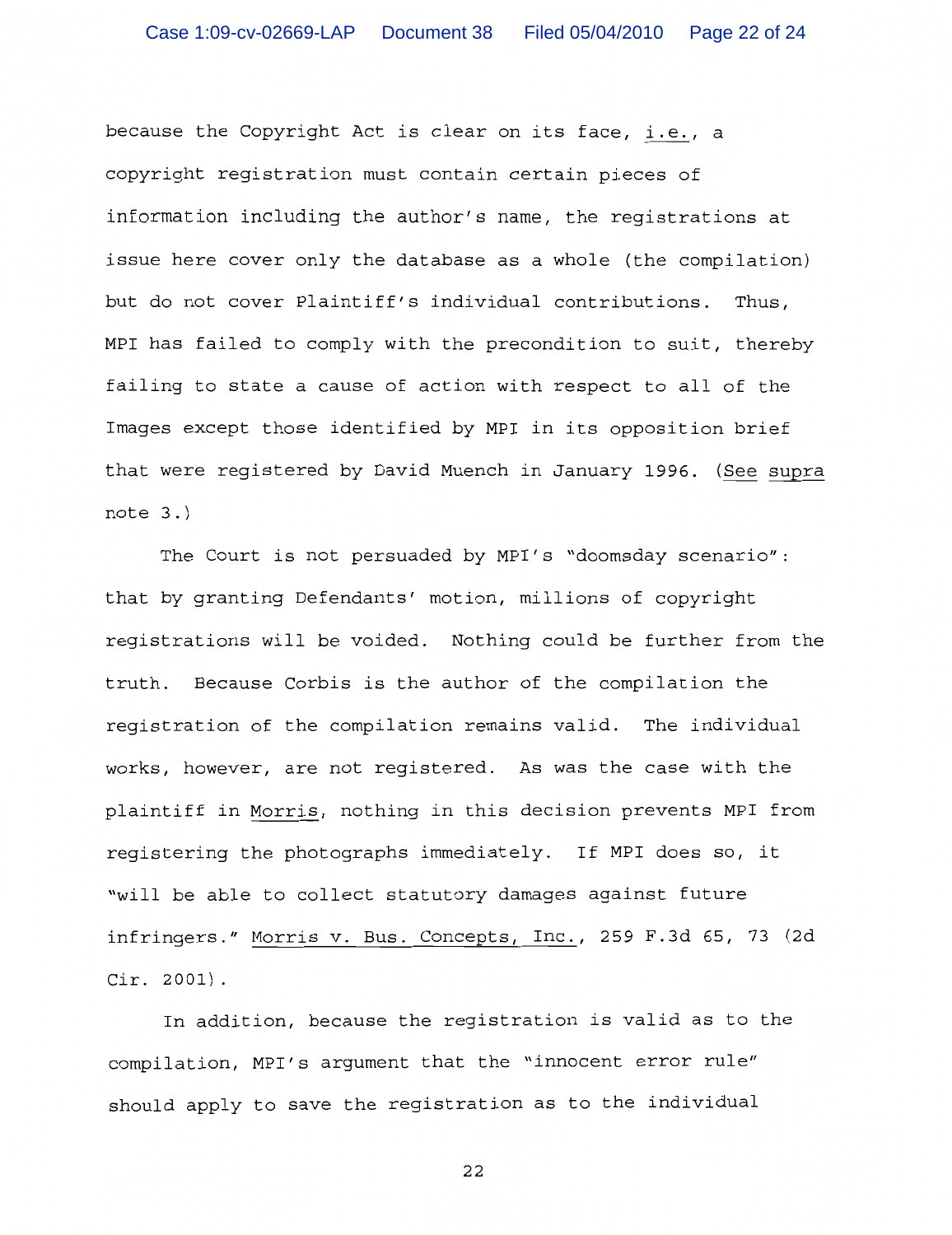photographs is also rejected. The "innocent error rule" operates to save a copyright registration that suffers from some technical defect such as a misspelling or accidental omission of information. See eScholar, LLC v. Otis Educ. Sys., Inc., No. 04 Civ. 4051, 2005 WL 2977569, at \*12 (S.D.N.Y. Nov. 3, 2005). However, in the analogous case of Morris, the Court of Appeals rejected such a defense finding that

[E] ven if we assume arguendo that Condé Nast's reqistrations were intended for Morris's articles, the errors contained in the registrations would be much more than the minor "technical misdescriptions" . . . these errors would render the registrations completely inaccurate. The registrations contained none of the information required by § 409 for proper reqistration of the articles, such as Morris's name, the title of her articles, or the proper copyright claimant. Accordingly, Condé Nast's registrations cannot be viewed as valid copyright registrations under  $$408(a).$ 

Morris, 259 F.3d at 72. The same reasoning applies here, and thus, MPI's innocent-error-rule defense is rejected.

The Court's ruling, although a seemingly harsh result for MPI, is quided by the clear language of the Copyright Act. The Court does not fault MPI for its failed efforts to comply with the reqistration process. Indeed, from the record presented to the Court, it appears MPI's actions were completely appropriate--it sought the approval of the Copyright Office to ensure compliance with the statute. Unfortunately, MPI received poor advice and is now deprived, at least at this juncture, of the